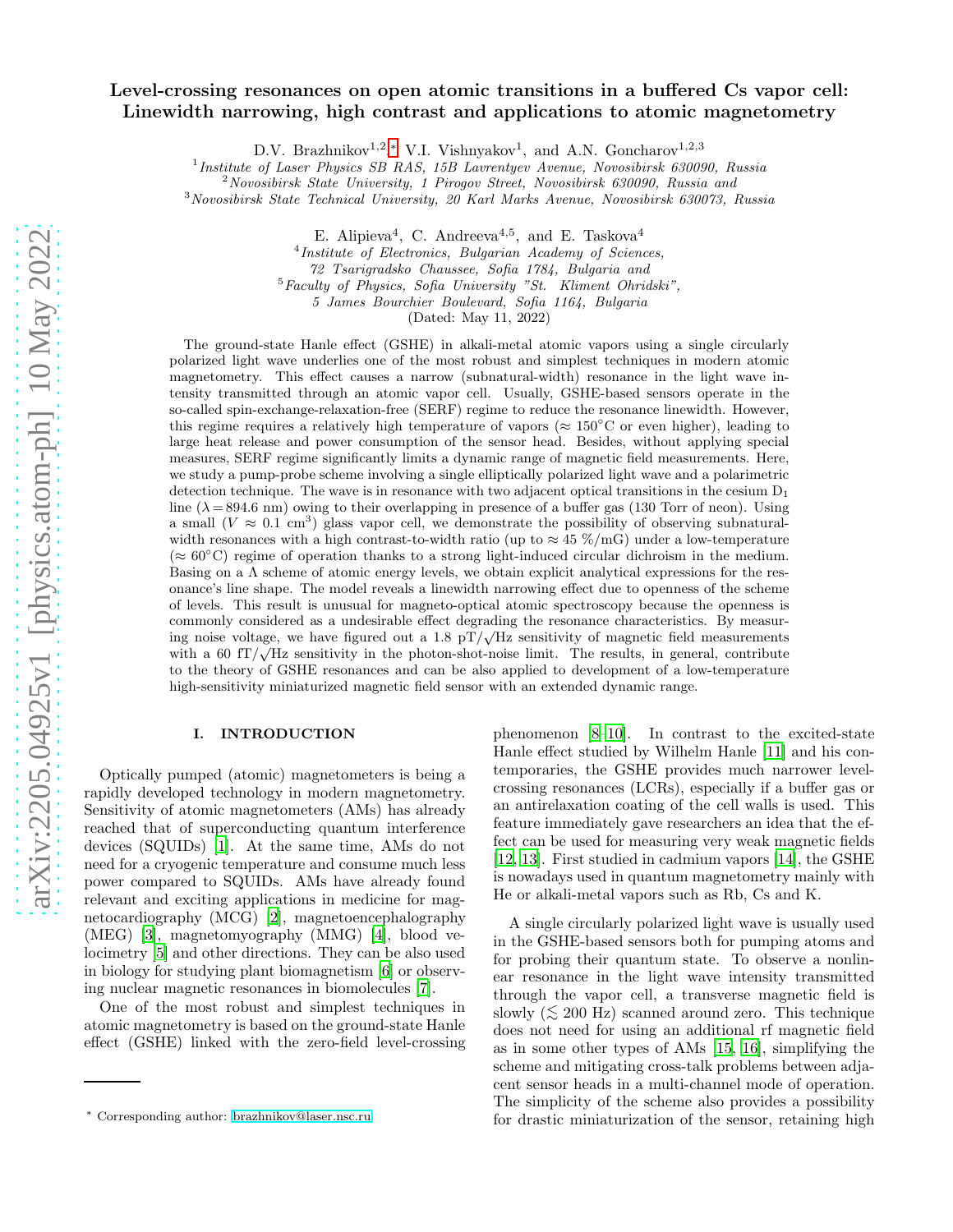reliability and sensitivity of measurements [\[17,](#page-15-1) [18](#page-15-2)].

State-of-the-art Hanle sensors [\[2](#page-14-1)[–4](#page-14-3), [17](#page-15-1)[–19](#page-15-3)] engage the spin-exchange relaxation-free (SERF) regime [\[20\]](#page-15-4) to reduce linewidth of the resonance. This helps to achieve the highest sensitivity  $(\delta B)$  owing to a simple relation:  $\delta B \approx$  FWHM/SNR with FWHM being the full width at half maximum of the resonance (in units of G) and SNR being the signal-to-noise ratio in a 1-Hz bandwidth. The SERF regime, however, requires high atomic density, i.e. an increased temperature of alkali-metal vapors which is usually much higher than 100◦C. It also means relatively high power consumption and heat release of the sensor, especially in a multi-channel mode used in several medical applications.

As a further development of the GSHE-based sensing technique, it would be interesting to propose a technique that can provide a high sensitivity of measurements at much lower temperature of vapors ( $T \lesssim 60°\text{C}$ ) in a small vapor cell  $(V \ll 1 \text{ cm}^3)$ . Losing in the resonance linewidth without the SERF regime, a high sensitivity of the sensor can be obtained by increasing the SNR. Since it is proportional to the resonance contrast  $(C)$ , there is a problem of increasing  $C$  or, more precisely, a contrast-to-width ratio (CWR) of the zero-field LCR under a low-temperature regime.

At low temperature, the standard Hanle scheme with a single either circularly or linearly polarized light wave can demonstrate high contrast and/or high CWR of the resonances only for extended vapor cells  $(V \gg 1 \text{ cm}^3)$  [\[21](#page-15-5)[–26\]](#page-15-6), making it difficult to design a miniature sensor. Other types of AMs based on nonlinear Faraday rotation also require a relatively large vapor cell volume to achieve a sub-pT sensitivity at a low temperature of vapors [\[27,](#page-15-7) [28\]](#page-15-8). Various pump-probe cw [\[29](#page-15-9)[–34](#page-15-10)] or pulsed [\[35,](#page-15-11) [36\]](#page-15-12) light field configurations could help to overcome this problem. For instance, high-quality Hanle resonances have recently been observed in our pump-probe scheme with cesium vapors [\[34](#page-15-10)]:  $C \approx 80\%$  was achieved at FWHM  $\approx 2 \text{ mG}$ , yielding large CWR of around 40 %/mG. The light field was composed of two counterpropagating light waves of circular polarizations with opposite handedness  $(\sigma^+\sigma^-)$ configuration). Since a small  $(5 \times 5 \times 5 \text{ mm}^3)$  cubic vapor cell was used, the scheme is attractive for developing a high-sensitivity miniaturized magnetic field sensor. A key advantage of the studied scheme consisted in a possibility of obtaining high-quality resonances under a low temperature of vapors ( $T \leq 60^{\circ}$ C).

In spite of the fact that linearly and circularly polarized light beams are mainly used in atomic magnetometers, there are several pump-probe schemes with an elliptically polarized single beam that have been successfully applied to magnetic field sensing. For instance, an elliptically polarized off-resonant laser beam and a miniature glass  $5\times5\times5$  mm<sup>3</sup> Rb vapor cell was used in [\[37\]](#page-15-13). A zero-field LCR was observed in the rotation of polarization ellipse caused by a circular birefringence of the medium. To achieve a 7  $fT/\sqrt{Hz}$  sensitivity, the SERF regime was engaged. This method has further been developed to perform vector measurements under a near zerofield conditions [\[38\]](#page-15-14). A polarization modulation Bell-Bloom-like scheme was studied in [\[39](#page-15-15)]. The authors used a cm-scale  $(2\times2\times5~\mathrm{cm}^3)$  Rb vapor cell to observe the coherent-population-trapping (CPT) resonances in the light wave transmission. The cell was heated to a relatively low temperature of 78◦C. Basing on the provided contrast and linewidth measured values, the authors deduced a picotesla sensitivity of their technique. Another simple and efficient scheme with time-modulated ellipticity of light wave was proposed in a recent study using a  $8\times8\times8$  mm<sup>3</sup> Cs vapor cell [\[40](#page-15-16)]. The resonant circular component of the light was used for pumping the atoms into a so-called "stretch" Zeeman state, while the linear one was used to measure optical rotation induced by a circular birefringence of the medium owing to an off-resonant interaction with the pumped atoms. The cell was heated to a temperature of 90◦C and a sensitivity of 15  $fT/\sqrt{Hz}$  was achieved. Resonant interaction of <sup>87</sup>Rb atoms with a single light wave with an ellipticity that was just slightly differ from 45◦ was studied in [\[41\]](#page-15-17). Such a wave can be decomposed into a relatively strong pump wave and a weak probe wave with counter-rotating circular polarizations (here referred to as  $\sigma^+$  and  $\sigma^-$  components). The probe wave transmission was monitored separately by means of a polarimeter. A relatively low buffer gas pressure (25 Torr) in the cell allowed the authors to excite a single optical transition  $F_q = 2 \rightarrow F_e = 2$  in the D<sub>1</sub> line and to observe a LCR of electromagnetically-induced-transparency (EIT) type in a cm-scale low-temperature (62◦C) vapor cell. To reach a 25% contrast of the resonance, however, a microwave field was required, meaning the need for using a bulky microwave cavity. Similar low-temperature technique, without a microwave field, was used then to demonstrate a three-axis AM with a sensitivity of  $\sim 10 \text{ pT}/\sqrt{\text{Hz}}$  in a cm-size Rb vapor cell [\[42](#page-15-18)].

Here, inspired by the results in the  $\sigma^+\sigma^-$  configuration [\[34\]](#page-15-10), we consider a relevant modification to that scheme. Namely, we propose to use a single resonant elliptically polarized wave instead of using two counterpropagating ones. Similarly to the scheme studied in [\[41](#page-15-17), [42\]](#page-15-18), such a wave can be decomposed into the probe  $(E_p)$  and pump  $(E_c)$  waves. The probe wave transmission is monitored at a polarimeter. The experiments show that the same high-quality resonances can be observed in the proposed single-beam scheme with a low-temperature  $5\times5\times5$  mm<sup>3</sup> Cs vapor cell as in the two-beam  $\sigma^+\sigma^-$  configuration. Obviously, such a scheme with only one beam is much more attractive for creating a miniature sensor. Besides, the scheme provides an additional possibility for differential observation of the pump and probe wave transmission signals with the help of a balanced photodetector, suppressing some types of noise similarly to schemes with a polarization rotation [\[17](#page-15-1), [37](#page-15-13), [40](#page-15-16)].

It should be noted that, in contrast to a single-beam scheme proposed in [\[41](#page-15-17)], we observe the resonance of electromagnetically induced absorption (EIA) in the probe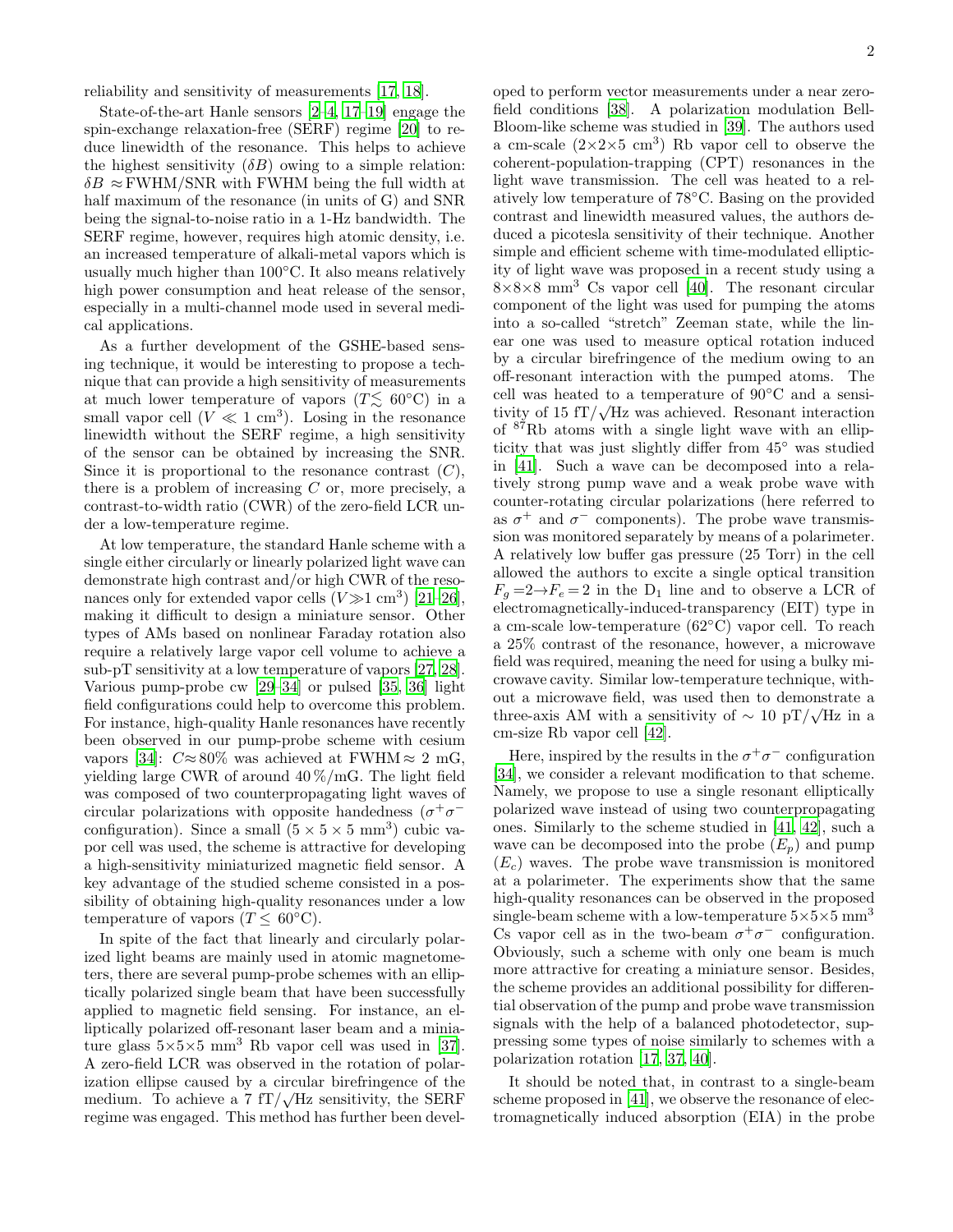wave transmission instead of the EIT resonance. It occurs due to a relatively high buffer gas pressure in the cell where both optical transitions  $F_g = 4 \rightarrow F_e = 3$  and  $F_q = 4 \rightarrow F_e = 4$  in the D<sub>1</sub> line are excited by the light, allowing us to observe an extremely high contrast ( $\gtrsim 80\%$ ) of the resonance without the need for applying any microwave field as in [\[41\]](#page-15-17). Preliminary measurements of the noise spectrum density reveals a  $1.8 \text{ pT}/\sqrt{\text{Hz}}$  sensitivity of measurements. However, an estimated shot-noiselimited sensitivity is  $\approx 60 \text{ fT}/\sqrt{\text{Hz}}$  that can be achieved after applying additional efforts for reduction of various noise sources in our scheme.

Finally, we develop a simplified theoretical model that allows obtaining explicit analytical solutions of the resonance's line shape in a wide range of pump wave intensity, i.e. beyond the perturbation theory approach. An openness-induced line-narrowing effect has been predicted by the theory and confirmed then by the experiments.

### <span id="page-2-2"></span>II. THEORY

Electromagnetically induced transparency or absorption effects are usually observed in atomic vapors as subnatural-width resonances either in a single-frequency magneto-optical (Hanle) configuration [\[43,](#page-15-19) [44](#page-15-20)] or in a two-frequency light field [\[45,](#page-15-21) [46](#page-15-22)]. Sign of the resonance (EIT or EIA) depends on different conditions of the experiment, such as a structure of involved energy levels in combination with light wave polarization and direction of magnetic field scan or presence of a residual magnetic field (in the Hanle configuration) [\[22](#page-15-23), [46](#page-15-22)[–51\]](#page-16-0), collisional depolarization of the excited state in buffered or antirelaxation-coated vapor cells [\[48](#page-15-24), [52](#page-16-1)[–54\]](#page-16-2) and others.

Doppler line broadening or buffer-gas-collision broadening can also affect the resonance sign owing to a mutual influence of neighboring optical transitions in the  $D_1$  or  $D_2$  lines in alkali-metal atoms  $[22, 24, 46, 50, 55]$  $[22, 24, 46, 50, 55]$  $[22, 24, 46, 50, 55]$  $[22, 24, 46, 50, 55]$  $[22, 24, 46, 50, 55]$  $[22, 24, 46, 50, 55]$  $[22, 24, 46, 50, 55]$ . For instance, in [\[41](#page-15-17)], excitation of a single optical transition  $F_q=2\rightarrow F_e=2$  in the D<sub>1</sub> line of <sup>87</sup>Rb by an elliptically polarized light wave led to observation of the well-known EIT effect in the probe  $(\sigma^-)$  wave transmission as the result of destructive interference of the  $\sigma^+$  and  $\sigma^-$  optical transitions [\[56\]](#page-16-5). In our scheme, on the contrary, we observe the EIA effect in the  $D_1$  line of Cs under the similar conditions. The reason of such a behavior of the resonance can be explained by the significant overlapping of the  $F_q=4\rightarrow F_e=3$  and  $F_q=4\rightarrow F_e=4$  transitions in our case which are not spectroscopically resolved at 130 Torr of neon used as a buffer gas (the scheme of levels is shown in Fig. [1a](#page-2-0)). The interference terms on these two transitions have opposite signs due to properties of the Clebsch-Gordan coefficients [\[57\]](#page-16-6), leading to significant suppression of the  $\sigma^+ - \sigma^-$  interference effects when the transitions are completely overlapped.

In our analysis, therefore, we consider two circularly polarized components of the light field to be independent,



<span id="page-2-0"></span>FIG. 1. (a) Scheme of energy levels in the  $D_1$  line of Cs. Hyperfine structure in the upper state is not resolved due to buffer-gas collisional broadening. Zeeman sub-levels of the upper state are not shown. Solid green and dashed blue arrows stand for the pump and the probe waves, respectively (for simplicity, we show only one  $\sigma^-$  transition for the probe light). Pink dotted lines in two ground states denote Zeeman coherences induced by the transverse magnetic field. Circles schematically reflect the sub-level populations. (b) Simplified three-level model of the atom (see details in the text).

the probe  $E_p(t, z)$  and the pump  $E_c(t, z)$  waves, traveling along the z axis:

<span id="page-2-1"></span>
$$
E(t, z) = E_c(z) e^{-i\omega t} + E_p(z) e^{-i\omega t} + c.c., \qquad (1)
$$

where  $E_{c,p}(z)$  are the real amplitudes slowly varying in space,  $\omega$  is the optical frequency, "*c.c.*" means the complex conjugate terms. We assume that the buffer-gas broadening prevails over the Doppler broadening, so that atomic motion can be neglected. This explains the absence of  $e^{\pm ikz}$  terms in [\(1\)](#page-2-1) with k being the absolute value of the wave vector.

In our experiments, field [\(1\)](#page-2-1) is in resonance with the "open"  $F<sub>g</sub>=4\rightarrow F<sub>e</sub>=3$ , 4 transitions (Fig. [1a](#page-2-0)). Qualitative explanations for the reasons leading to observation of high-contrast EIA resonances in a probe wave transmission can be found in [\[34](#page-15-10)]. Here, we consider a simplified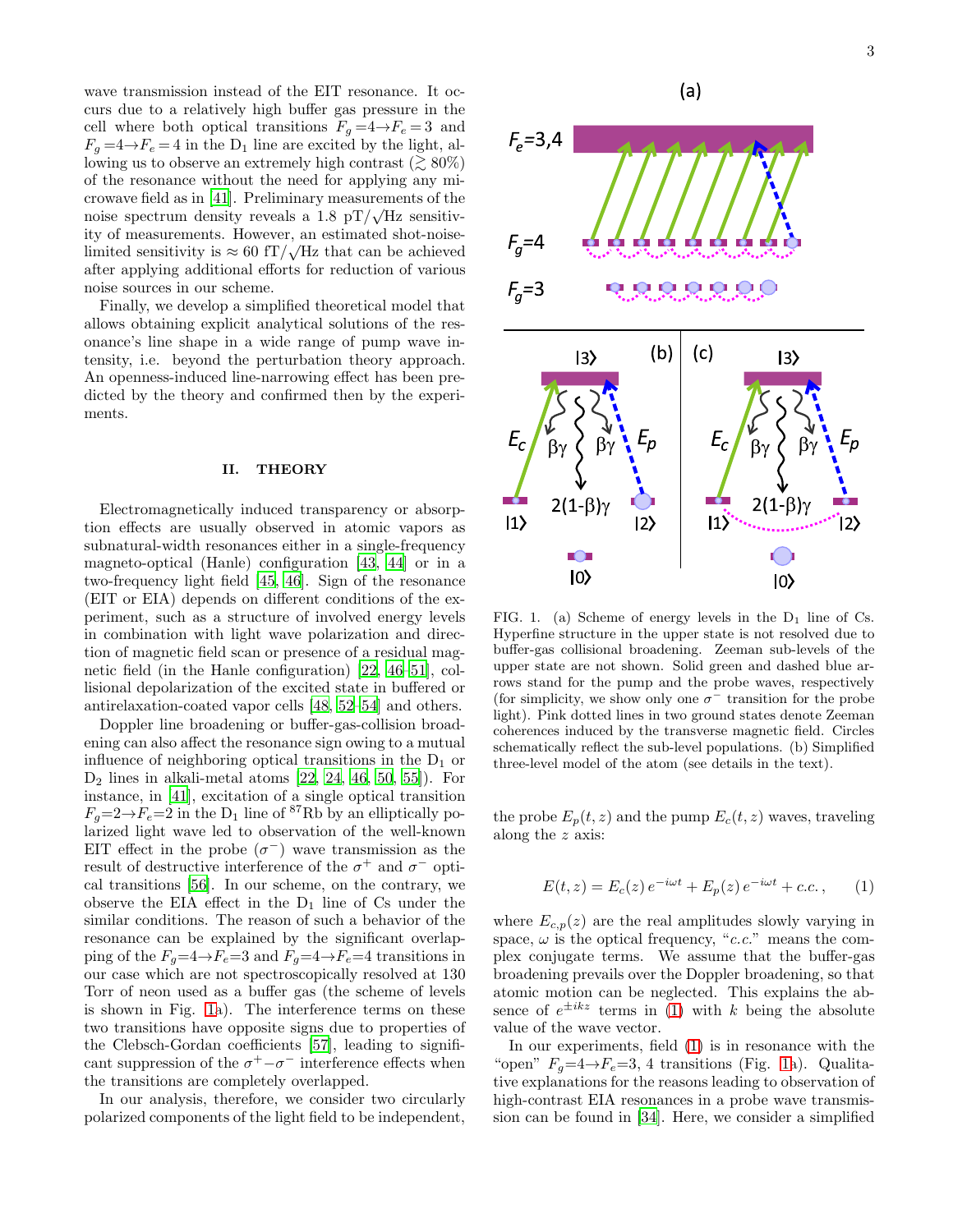three-level  $(\Lambda)$  scheme that, on the one hand, provides the similar explanation and, on the other side, allows us to derive explicit analytical solutions valid for a wide range of the pump wave intensity. In the scheme showed in Fig. [1b](#page-2-0),c,  $|3\rangle$  is the excited state, while  $|1\rangle$  and  $|2\rangle$ stand for the ground state sub-levels of the same energy. These levels are in resonance with the light field. The trap state  $|0\rangle$  is not in resonance with the field and serves just for collecting the atoms due to their spontaneous decay from the excited state. The dipole moments of two arms  $|1\rangle \rightarrow |3\rangle$  and  $|2\rangle \rightarrow |3\rangle$  are assumed to be the same and equals  $d_0$ . It also means that the spontaneous decay rates of these arms are the same and can be denoted as  $\beta\gamma$ with  $2\gamma$  being the total spontaneous relaxation rate of the excited state ( $2\gamma \approx 2\pi \times 4.56$  MHz for the Cs D<sub>1</sub> line),  $\beta$ being the branching ratio that controls a degree of openness of the scheme:  $0 \le \beta \le 1$  where  $\beta = 1$  corresponds to the case of a closed scheme. The ground-state relaxation is governed by the rate  $\Gamma$  which is usually  $\lesssim 1$  kHz in the experiments with alkali-metal atoms in presence of a buffer gas (it is not shown in the figure for simplicity).

We use a standard quantum mechanics formalism of the density matrix  $\hat{\rho}(z,t)$  to describe the atom-field interaction (for instance, see [\[61](#page-16-7)]). The corresponding master equation has the Lindblad form:

<span id="page-3-5"></span>
$$
\frac{\partial}{\partial t}\hat{\rho} = -\frac{i}{\hbar} \Big[ \big(\hat{H}_0 + \hat{V}_b + \hat{V}_e\big), \hat{\rho} \Big] + \hat{\mathcal{R}} \{\hat{\rho}\},\qquad(2)
$$

where the square brackets  $[\ldots, \ldots]$  stand for the commutation operation of two matrices,  $\hat{H}_0$  is a part of the total Hamiltonian for a free atom,  $\hat{V}_b$  and  $\hat{V}_e$  describe the interaction between the atoms and the magnetic and the light fields, respectively (in the electric-dipole approximation). The linear functional  $\mathcal R$  is responsible for the relaxation processes in the atom. The details can be found in Appendix.

We assume the probe wave to be weak enough, so that optical properties of the medium do not depend on  $E_p$ . It means the linear approximation with respect to the probe field. In the experiments, a photodetector registers the wave intensity  $I_{p,c} = (c/2\pi)E_{p,c}^2$  with c being the speed of light. We first analyse the LCR in the pump wave intensity, which obeys the following equation (see Appendix):

<span id="page-3-3"></span>
$$
\frac{dI_c}{dz} = -\alpha_c I_c \,. \tag{3}
$$

Here, the pump wave absorption index is

<span id="page-3-0"></span>
$$
\alpha_c \approx \frac{3 \gamma \beta \lambda^2 n_a}{4 \pi \gamma_{eg}} \rho_{11} \,, \eqno{(4)}
$$

where  $\rho_{11}$  is the population of  $|1\rangle$  sub-level,  $\lambda$  is the light wavelength (≈ 894.5 nm for the Cs D<sub>1</sub> line),  $n_a$  is the atomic number density, which strongly depends on

a temperature of the vapors,  $\gamma_{eg}$  is the relaxation rate of the optical coherences in the  $\Lambda$ -scheme, determining the linewidth of the optical transitions:  $\gamma_{eg} = \Gamma + \gamma + \gamma_c$ with  $\gamma_c$  being the rate of dephasing collisions between the cesium atoms and the buffer-gas atoms. In our experiments, the collisional line broadening significantly prevails over the other impacts, i.e.  $\gamma_c \gg \gamma$ , Γ meaning  $\gamma_{eg} \approx \gamma_c.$ 

In the linear regime on the probe wave, the absorption index  $\alpha_c$  depends only on the pump wave intensity  $I_c$  that in turn slowly varies along the z axis due to absorption in the cell. However, as we will see, the pump wave experiences small absorption in the cell, i.e. the medium is optically thin for this wave (in a considered temperature of the cell). Therefore,  $\alpha_c$  depends on  $I_c$  as a constant parameter. This approximation allows us to obtain a simple solution in the form of the well-known Beer–Lambert–Bouguer law:

$$
I_c(z) = I_{c0} e^{-\alpha_c z} . \tag{5}
$$

with  $I_{c0}$  being the pump wave intensity at the entrance of the cell. For theoretical analysis, it is convenient to define a dimensionless coefficient of transmission following the expression:

<span id="page-3-4"></span>
$$
\eta_c = \frac{I_c(z = L_{cell})}{I_{c0}} = e^{-\alpha_c L_{cell}}, \qquad (6)
$$

where  $L_{cell}$  is the cell length.

Substituting  $\rho_{11}$  from Appendix into [\(4\)](#page-3-0), we get a compact solution:

<span id="page-3-2"></span>
$$
\alpha_c \approx \frac{\alpha_0 (1 + \xi + 4\Omega^2 \tau^2)}{(1 + \xi) [1 + (2 - \beta)\xi] + 4 [1 + (1 - \beta)\xi] \Omega^2 \tau^2}.
$$
 (7)

Here,  $\Omega = gB_x$  is the Larmor frequency where g is the gyromagnetic ratio ( $\approx 2\pi \times 370$  Hz/mG for the Cs ground state),  $B_x$  is the transverse magnetic field strength,  $\tau =$  $\Gamma^{-1}$  is the relaxation time of the ground state,  $\xi$  is the modified saturation parameter:

<span id="page-3-1"></span>
$$
\xi = R_c^2 \tau / \gamma_{eg} = \frac{3\beta\gamma\tau\lambda^3}{16\pi^2\hbar c \gamma_{eg}} I_c , \qquad (8)
$$

which is nothing but the optical pumping rate,  $R_c^2/\gamma_{eg}$ , multiplied by the time of coherent interaction,  $\tau$ , where  $R_c = d_0 E_c / \hbar$  is the Rabi frequency for the pump field. In [\(8\)](#page-3-1), we took into account the relation:  $\beta \gamma = 4k^3 d_0^2/3\hbar$ .

Coefficient  $\alpha_0$  in [\(7\)](#page-3-2) is the absorption index at the center of the resonance curve  $(\Omega = 0)$  in the low intensity limit  $({\xi \ll 1})$ :

$$
\alpha_0 = \frac{3\beta\gamma\lambda^2 n_a \rho_0}{4\pi\gamma_{eg}},\qquad(9)
$$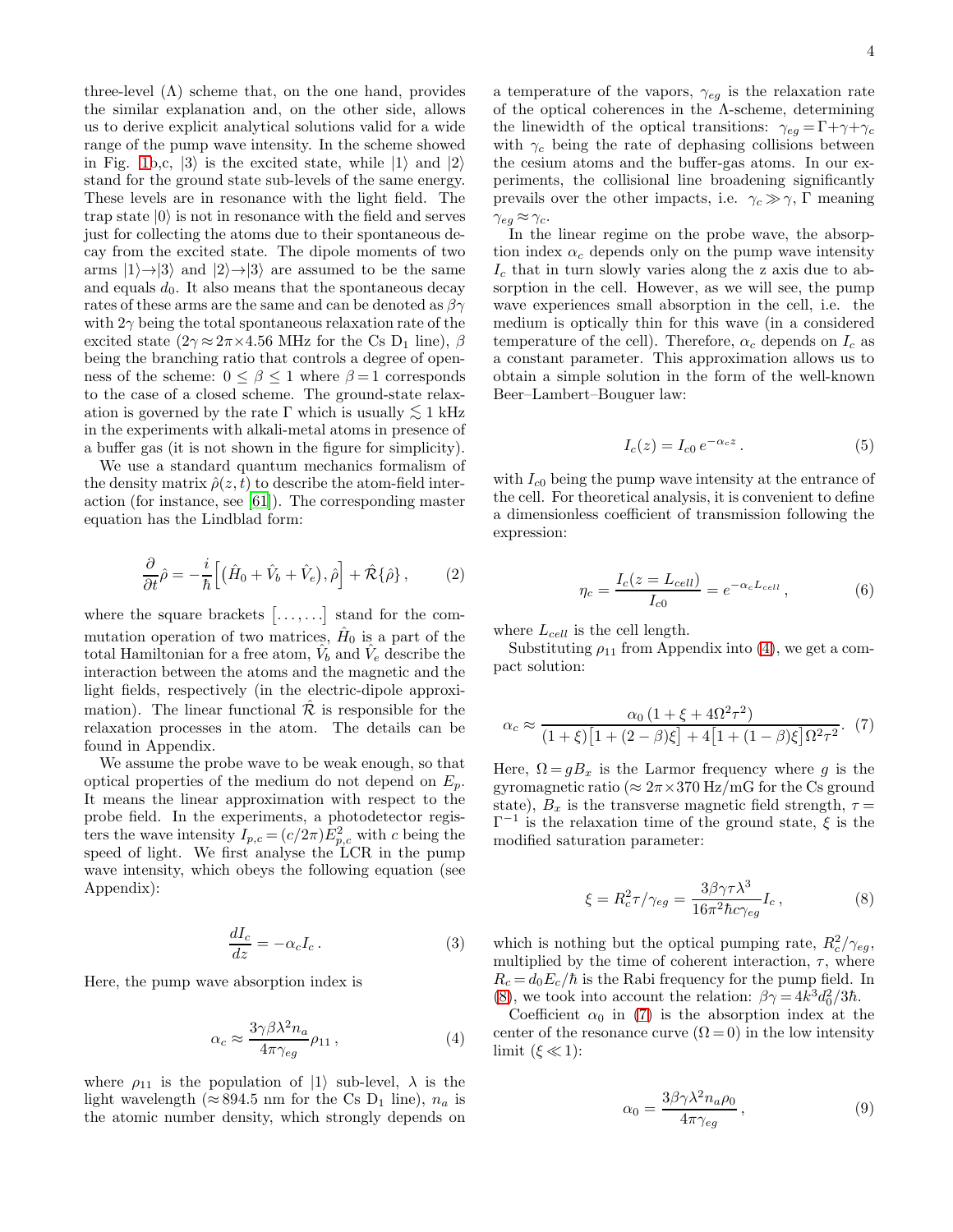The other approximations of the theory that should be mentioned are the following. We neglect the effect of optical line splitting that can be observed when  $\Omega \sim \gamma_{eg}$ , because under our experimental conditions the resonance width is much less than  $\gamma_{eg}$ , so that we can focus on the range of  $\Omega \ll \gamma_{eg}$ . We can also consider the condition  $R_c^2 \ll \gamma_{eg} \gamma$  to be fulfilled under a reasonable light wave intensity. The condition  $\gamma \tau \gg 1$  is also satisfied in presence of a buffer gas when the time of coherent interaction between the light and the atoms are significantly increased in comparison with the case of a vacuumated vapor cell. Finally, since we neglected any interference effects between the probe and the pump waves, the subnatural-width-resonance splitting effect [\[63](#page-16-8)[–65](#page-16-9)] does not occur.

Fig. [2a](#page-4-0) shows the behavior of  $\alpha_c(\Omega)$  calculated for typical experimental conditions at  $\beta = 1$  and  $\beta = 0.5$ . Fig. [2b](#page-4-0) demonstrates the corresponding transmission coefficient  $\eta_c(\Omega)$ . The EIT resonance is observed with significantly suppressed height in the case of an open system of levels ( $\beta = 0.5$ ). The pump wave absorption is small both at  $\Omega = 0$  and  $\Omega \neq 0$ , especially if the system is open. It makes our approximation concerning the low pump wave absorption in the cell to be valid.

The function  $\alpha_c(\Omega)$  has the Lorentzian-like shape. The low pump wave absorption means that  $\eta_c(\Omega)$  is also described by the same line shape owing to the approximation:

<span id="page-4-2"></span>
$$
\eta_c(\Omega) \approx 1 - \alpha_c(\Omega) L_{cell}.\tag{10}
$$

The resonance linewidth (FWHM) in  $\alpha_c(\Omega)$  and  $\eta_c(\Omega)$ can be easily figured out from [\(7\)](#page-3-2):

<span id="page-4-1"></span>
$$
\Delta_c \approx \Gamma \sqrt{(1+\xi) \left[1 + \frac{\xi}{1 + (1-\beta)\xi}\right]}.
$$
 (11)

The effect of openness induced line narrowing readily follows the latter expression. Indeed, if the system of levels is closed  $(\beta = 1)$ , then ones get a linear behavior:  $\Delta_c \approx \Gamma + R_c^2 / \gamma_{eg} \propto I_c$ . Such a dependence is well known in the theory of GSHE [\[20](#page-15-4), [66\]](#page-16-10) as well as in the theory of two-frequency EIT/CPT effects [\[67,](#page-16-11) [68](#page-16-12)] for homogeneously broadened closed transitions. In particular, the latest analytical results for a real (degenerate) structure of energy levels can be found in [\[69\]](#page-16-13). Otherwise, in open systems  $(\beta < 1)$ , the linewidth demonstrates a square-root-like behavior,  $\Delta_c \propto \sqrt{I_c}$ , which is clearer at  $\xi \gg 1$ . The similar behavior has been recently noted in [\[70\]](#page-16-14) for two-frequency CPT resonances in a buffered vapor cell. We demonstrate this narrowing effect in Fig. [2c](#page-4-0). To the best of our knowledge, such an openness-induced line-narrowing effect has not yet been emphasized in the



<span id="page-4-0"></span>FIG. 2. Calculated zero-field level-crossing resonance of EIT in the pump-wave absorption index (a) and transmission coefficient (b) in closed ( $\beta = 1$ ) and open ( $\beta = 0.5$ ) system of energy levels. (c) Full width at half maximum of the resonance as a function of light wave intensity (dimensionless saturation parameter). Parameters of the calculation:  $2\gamma =$  $2\pi \times 4.56$  MHz,  $\Gamma = 10^{-4} \gamma$ ,  $\gamma_c = 2\pi \times 2$  GHz,  $n_a = 10^{12}$  cm<sup>-3</sup>,  $\lambda = 894.4$  nm,  $L_{cell} = 0.5$  cm. In (a) and (b), Rabi frequency  $R_c = \gamma$ .

literature for the magneto-optical (GSHE) resonances as well as it has not been drawn a special attention as a separate line-narrowing effect in the two-frequency CPT experiments.

The resonance contrast  $(C)$  can be defined as  $C =$  $[\eta_c(0)-\eta_c(\infty)]/\eta_c(0)$  where  $[\eta_c(0)-\eta_c(\infty)]$  is the reso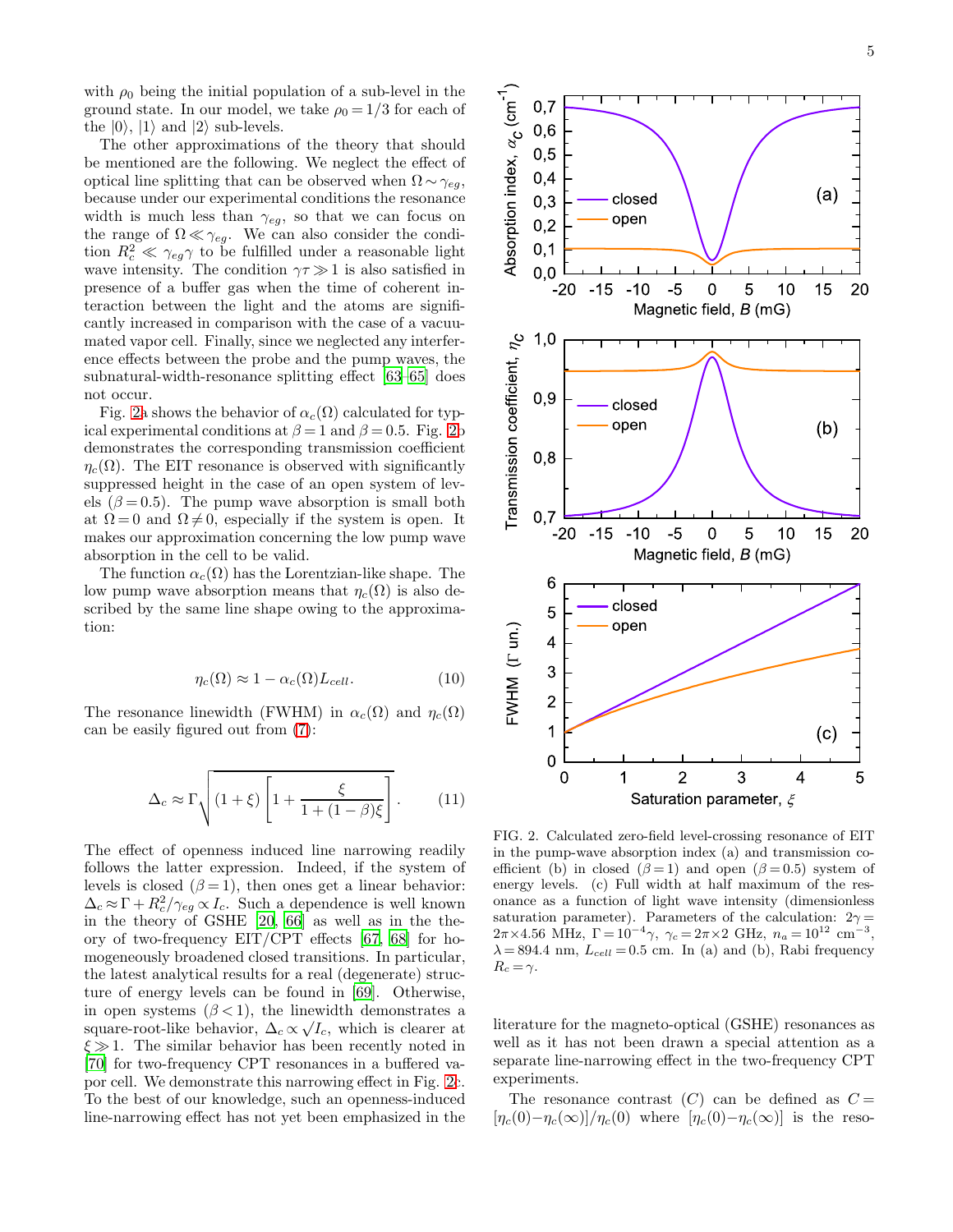nance height,  $\eta_c(\infty)$  means the background, i.e. the light transmission at  $\Omega \gg \Delta_c$ . As seen from Fig[.2b](#page-4-0), in the standard Hanle configuration with only one circularly polarized wave for pumping and probing, the resonance contrast is quite low  $(< 5\%)$  under a temperature of  $\leq 60^{\circ}$ C. The large difference between the resonance heights in closed and open systems (violet and orange curves in Fig[.2a](#page-4-0),b) can be easily explained. Indeed, at  $\Omega = 0$  (Fig[.1b](#page-2-0)), the pump wave experiences small absorption in the cell owing to optical pumping most of the atoms to the non-interacting state  $|2\rangle$  (in the closed scheme) or to both non-interacting states  $|2\rangle$  and  $|0\rangle$ (in the open scheme). The probe light is assumed to have a so weak strength that it does not noticeably affect the sub-level populations. Then, if the system of levels is closed and  $\Omega \gg \Delta_c$ , the two sub-levels  $|1\rangle$  and  $|2\rangle$  is strongly mixed, i.e. the so-called Zeeman coherence is created (pink dotted line in Fig[.1c](#page-2-0)). Such a mixing prevents the optical pumping of the  $|2\rangle$  sub-level and leads to a considerable scattering of the pump wave light. Therefore, we can see a relatively large amplitude of the EIT resonance in the case of a closed scheme (Fig[.2a](#page-4-0),b). Otherwise, openness of the scheme leads to a small absorption even when  $\Omega \gg \Delta_c$  because most of the atoms are collected in the  $|0\rangle$  trap sub-level by means of optical pumping (Fig[.1c](#page-2-0)).

In [\[24\]](#page-15-25), the authors proposed to overcome a problem with low contrast of EIT resonance in the standard Hanle scheme by using potassium vapors instead of the cesium ones. That was made possible thanks to a small energy separation between the ground-state hyperfine levels in K, leading to a higher absorption at  $B\neq 0$  than in the case of Cs. In a sense, the system of levels in potassium can be considered as closed. However, a K vapor cell requires either an extended length ( $\geq$  5 cm) or a higher temperature of vapors to achieve a good resonance contrast. Another way is usually realized in miniature SERF magnetometers where very high buffer gas pressure is used (1 atm and more), leading to overlapping of the ground-state hyperfine levels in Cs or Rb atoms [\[17,](#page-15-1) [20\]](#page-15-4). However, an increased temperature  $(>150^{\circ}C)$  is also required to obtain a desirable contrast.

Here, we study a possibility for significant increase in the resonance contrast at lower temperatures ( $\leq 60^{\circ}$ C) by means of adding the second (probe) light wave. Such "pump-probe" light field configurations have been studied in several works, expanding capabilities of the standard Hanle scheme. Most of them utilize two separate light waves [\[30](#page-15-26)[–36,](#page-15-12) [71](#page-16-15)[–73\]](#page-16-16). However, it is obvious that a single light wave configuration is much more preferable for developing a miniaturized magnetic field sensor. Our current proposal has many in common with that studied in [\[41](#page-15-17)]: an elliptically polarized light wave can be treated as two co-propagating circularly polarized light waves of opposite handedness. Here, in contrast to [\[41\]](#page-15-17), we propose to use a higher buffer gas pressure, so that the excited-state hyperfine levels in the cesium  $D_1$  line are overlapped, while the ground-state hyperfine struc-

ture is spectroscopically resolved. As we will see, such a condition appears to be a key point of the proposed technique. Besides, the considered scheme allows either monitoring the LCR in each channel of a polarimeter or using a differential signal of two channels, increasing the SNR.

By analogy with [\(3\)](#page-3-3) and [\(4\)](#page-3-0), the probe wave absorption index reads:

<span id="page-5-0"></span>
$$
\alpha_p \approx \frac{3\gamma\beta\lambda^2 n_a}{4\pi\gamma_{eg}} \rho_{22}
$$
  

$$
\approx \frac{\alpha_0 \left[ (1+\xi)(1+2\xi) + 4\Omega^2 \tau^2 \right]}{(1+\xi)\left[1+(2-\beta)\xi\right] + 4\left[1+(1-\beta)\xi\right]\Omega^2 \tau^2}.
$$
(12)

This function has the same linewidth as  $\alpha_c(\Omega)$  according to expression [\(11\)](#page-4-1). However, since the transmission coefficient  $\eta_p$ , defined similarly to [\(6\)](#page-3-4), is monitored in the experiments rather than the absorption index  $\alpha_p$ , the GSHE resonance linewidth can slightly differ from [\(11\)](#page-4-1) because the approximation [\(10\)](#page-4-2) is not valid for the probe wave.

In contrast to  $\alpha_c(\Omega)$ , the function  $\alpha_p(\Omega)$  exhibits the subnatural-width EIA resonance instead of the EIT one (Fig[.3a](#page-6-0)). This behavior has a clear qualitative explanation. For shortness, consider only the case of an open scheme (orange curve in the figure). At  $\Omega = 0$ , the probe wave experiences an increased absorption in the cell because many atoms have been prepared in the  $|2\rangle$  sub-level by the pump field. Now, if  $\Omega \gg \Delta_c$ , the atoms are mostly transferred to the  $|0\rangle$  trap sub-level and the medium becomes almost transparent. This process explains a sign of the resonance as well as its large height in  $\alpha_p(\Omega)$ .

The transition openness also leads to an increase in the resonance height in the transmission coefficient shown in Fig[.3b](#page-6-0). The behavior of the probe wave absorption, therefore, is very different from that of the pump wave (compare Fig[.2b](#page-4-0) and Fig[.3b](#page-6-0)). The additional line broadening due to violation of the condition [\(10\)](#page-4-2) for the probe wave is seen in Fig[.3c](#page-6-0) at higher pump wave intensities.

Basing on  $(7)$  and  $(12)$ , we can figure out a ratio between the heights of the resonance in  $\alpha_c$  (A<sub>c</sub>) and  $\alpha_p$  $(A_p)$ :

$$
\frac{A_p}{A_c} = 1 + 2(1 - \beta)\xi.
$$
 (13)

From this, it is clearly seen a constructive action of both the optical pumping process,  $\propto \xi$ , and the openness of the system,  $\alpha(1-\beta)$ , on the resonance height: in an open system of levels  $(\beta \neq 1)$ , the condition  $\xi \gg 1$  immediately leads to the relation  $A_p \gg A_c$ , making the proposed pump-probe scheme to be much more attractive than the standard Hanle scheme.

The expression [\(7\)](#page-3-2) for the pump wave absorption index is valid in a wide range of light intensity. At the same time, the expression [\(12\)](#page-5-0) is valid only for such a probe wave intensity that is small enough to do not disturb the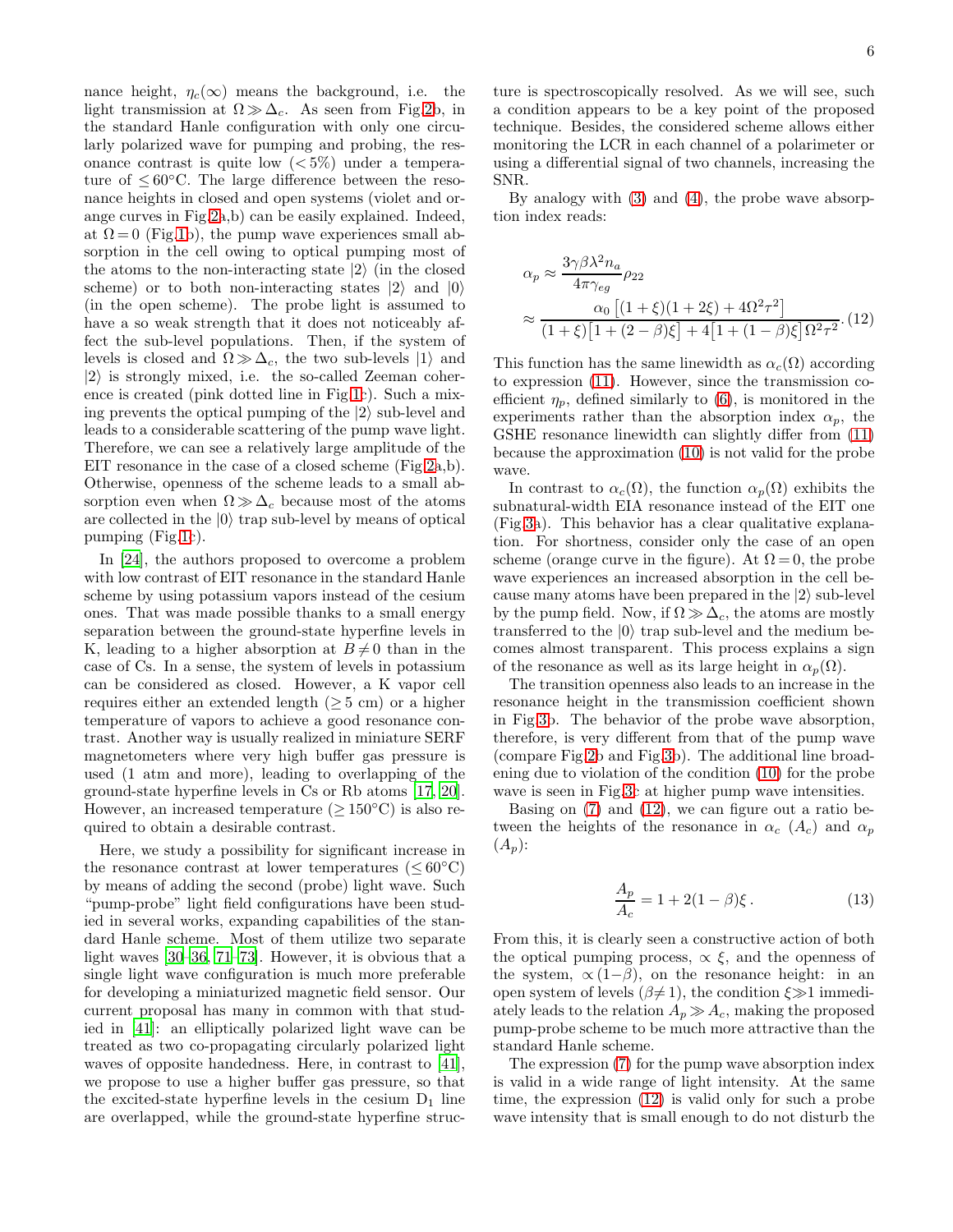

<span id="page-6-0"></span>FIG. 3. Calculated zero-field level-crossing resonance of EIA in the probe-wave absorption index (a) and transmission coefficient (b) in closed ( $\beta = 1$ ) and open ( $\beta = 0.5$ ) system of energy levels. (c) Full width at half maximum of the resonance as a function of pump wave intensity, namely, the dimensionless saturation parameter  $\xi$ , observed in the absorption index  $\alpha_p$  (orange) and in the transmission coefficient  $\eta_p$  (green). Dashed line shows the linewidth behavior  $(\propto 1 + \xi)$  in the closed system of levels. Parameters of the calculation is the same as in Fig[.2.](#page-4-0)

atomic sub-level populations. Therefore, it is important to figure out an expression for the light intensity that can characterize a degree of the atom-field interaction strength in the case of an open scheme of levels and a finite time of interaction. In a widely used steady-state

two-level model of the atom, such an intensity is known as the saturation intensity:

<span id="page-6-1"></span>
$$
I_{sat}^{2level} = \frac{4\pi^2\hbar c \gamma_{12}}{3\lambda^3} \,, \tag{14}
$$

with  $\gamma_{12}$  being the relaxation rate of the optical coherence in the two-level atom that characterizes the homogeneously broadened lineshape of the resonance. At  $P \gg 1$  Torr, it is much higher than the spontaneous relaxation rate  $\gamma$  in the case of frequent dephasing collisions of alkali-metal atoms with buffer gas atoms. At  $I = I_{sat}^{2level}$ , a light-field absorption index in the two-level atom drops to a half of its maximum value that takes place at  $I \ll I_{sat}^{2level}$ . For the parameters used in our experiments, we can estimate  $I_{sat}^{2level} \approx 340 \text{ mW/cm}^2$  (versus  $1.1 \text{ mW/cm}^2$  in a purely spontaneous relaxation regime [\[83\]](#page-17-0)).

Obviously, the expression [\(14\)](#page-6-1) is not applicable to the open Λ-scheme considered here. The valid expression can be obtained in the same way as in the two-level model, namely, we use [\(7\)](#page-3-2) to define saturation intensity as an intensity that satisfies the condition:  $\alpha_c(I_{sat}) = \alpha_0/2$ . Trivial calculations lead to the following expression:

<span id="page-6-2"></span>
$$
I_{sat} = \frac{16\pi^2\hbar c\Gamma\gamma_{eg}}{3\beta\gamma\lambda^3(2-\beta)}.
$$
 (15)

This expression can be written in terms of the satura-tion parameter from [\(8\)](#page-3-1) as  $\xi_{sat} = (2 - \beta)^{-1}$ , so that in the closed A-scheme  $(\beta = 1)$  we simply get  $\xi_{sat} = 1$ . The latter is obvious from [\(11\)](#page-4-1) because at this value the resonance linewidth starts to suffer from the power broadening. For instance, under the experimental conditions used, we can estimate  $I_{sat}$  to be around 0.25 mW/cm<sup>2</sup> that is much less than in the two-level model. Note that the developed theory is adequate, only if  $I_p \ll I_{sat}$ . Comparing [\(8\)](#page-3-1) and [\(15\)](#page-6-2), we can write an alternative expression for the saturation parameter in our scheme:

$$
\xi = \frac{I_c}{(2 - \beta) I_{sat}}.
$$
\n(16)

At the end of this section, we emphasize once again a positive role of the transition openness in the pumpprobe scheme that, on the one hand, shrinks the resonance linewidth and, on the other hand, significantly increases its contrast. It should be noted that it is an unique case because such a transition openness has long been considered as a harmful effect, noticeably degrading properties both the EIT and EIA resonances in various schemes [\[22,](#page-15-23) [74](#page-16-17)[–77\]](#page-16-18). In general, the considered line narrowing effect contributes to other known narrowing effects of subnatural-width resonances, for instance, owing to atomic motion in a gas ("Doppler" narrowing) [\[78](#page-16-19), [79\]](#page-16-20), suppression of spin-exchange relaxation [\[20](#page-15-4), [80\]](#page-16-21) and influence of the transverse intensity distribution of a light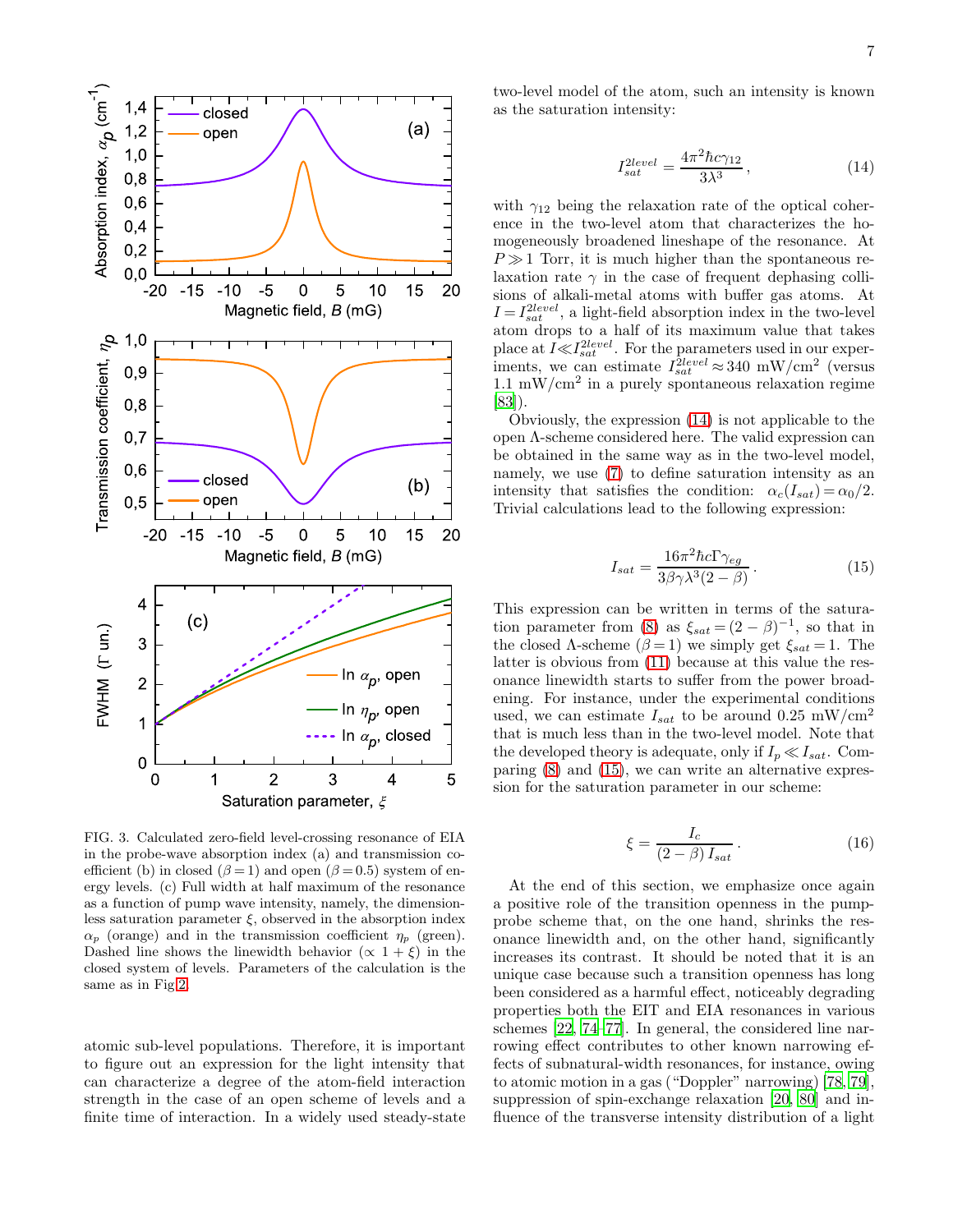

<span id="page-7-0"></span>FIG. 4. Experimental setup: DBR, distributed Bragg reflector diode laser; Isolator, optical Faraday insulator; NDF, set of neutral density filters;  $\lambda/2$ ,  $\lambda/4$ , phase half-wave and quarter-wave plates, respectively; PM fiber, polarization maintaining fiber; Cs, cesium vapor cell; D, iris diaphragm; WP, Wollaston prism; BPD, balanced photodetector.

beam [\[81](#page-16-22), [82](#page-17-1)]. In particular, in the Doppler narrowing effect, the linewidth is proportional to the square root of light intensity at relatively low intensity values, while it is linearly proportional at higher values. In the case of openness induced narrowing, we have a reverse behavior: the linewidth dependence [\(11\)](#page-4-1) is linear only at  $\xi \ll 1$ .

### III. EXPERIMENT

#### A. Experimental setup

The experimental setup is shown in Fig. [4.](#page-7-0) We use a distributed Bragg reflector (DBR) diode laser with a radiation wavelength of  $\lambda \approx 894.6$  nm (Cs D<sub>1</sub> line) and a linewidth of  $\leq 0.5$  MHz. The laser output beam is passed through a Faraday optical isolator. A set of neutral density filters (NDF) is used to control the light power. Subsequently, the beam is sent to a polarization maintaining (PM) optical fiber. A half-wave plate  $(\lambda/2)$  before the fiber is used to adjust the linear polarization of the beam. A lens is placed after the fiber to collimate the beam (another lens is included into the fiber collimator and can be moved). The beam diameter  $(1/e^2)$  after the lens is around 1.5 mm. A quarter-wave  $(\lambda/4)$  plate placed after the lens creates two circularly polarized light waves, the pump and the probe beams. Relative strength of the beams is determined by the light wave ellipticity and can be controlled by the angle between the main axis of the plate and the direction of linear polarization of the initial light wave. For instance, this angle equals to  $45^{\circ}$  if one needs a circularly polarized wave as in the standard Hanle scheme. The pump and probe beams pass through the cesium (Cs) vapor cell and their circular polarizations are transformed back into the linear polarizations by the second quarter-wave plate. Since the circularly polarized pump and probe beams have an opposite handedness, their linear polarizations after the second  $\lambda/4$  plate are mutually orthogonal. The beams can be then separated

in space by means of a Wollaston prism (WP) and monitored independently by using a balanced photodetector (BPD). An iris diaphragm (D) before the WP, having about the same diameter as the beams, is used, on the one hand, to reduce the influence of a Gaussian profile of the beam intensity and, on the other hand, helps to slightly improve the resonance contrast (see details in [\[33\]](#page-15-27)).

A cubic  $5\times5\times5$  mm<sup>3</sup> cesium vapor cell is made of "pyrex" glass and filled with a neon buffer gas ( $\approx$ 130 Torr). The cell is heated by an ac electric current (100 kHz) applied to resistive heating elements. The elements are made of a polyimide film, containing the microwires that carry electric currents in the opposite directions to reduce the stray magnetic field. The heating process does not have a visible effect on the LCRs. A three-layer  $\mu$ -metal magnetic shield is utilized to reduce the ambient field down to  $\approx 0.1$  mG in the cell area.

The absorption profiles corresponding to the separate



<span id="page-7-1"></span>FIG. 5. (a) Level-crossing resonance in the standard Hanle scheme at  $P_c \approx 600 \mu W$ ,  $T \approx 60^{\circ}$ C. (b) Linewidth (FWHM) of the resonance versus the wave intensity. Green line is a square-root fitting of the experimental data points (violet squares) at a lower temperature of 57◦C. Orange squares stand for the FWHM at an increased temperature. Dashed line is a linear law drawn through the first two experimental points.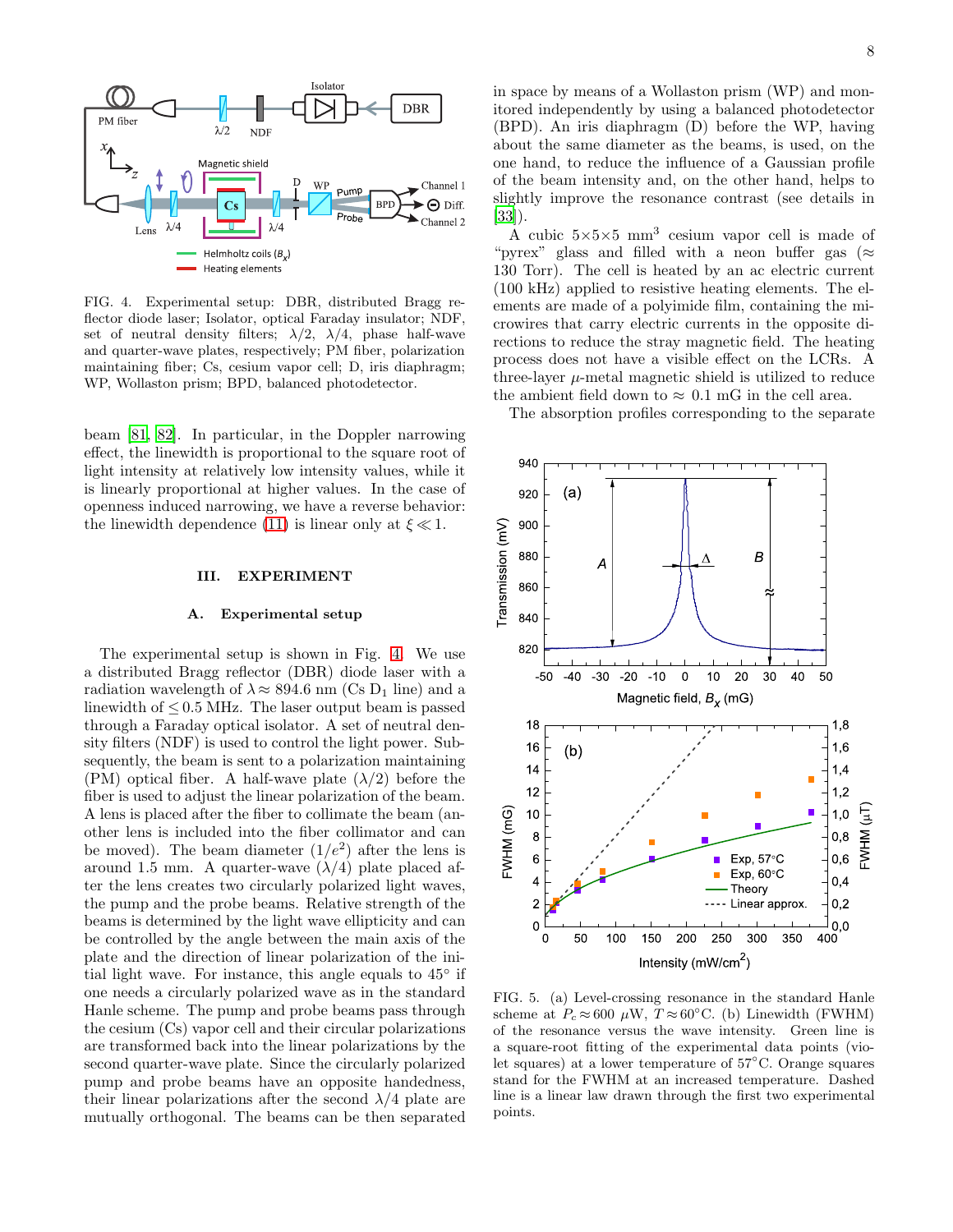optical transitions  $F_g=4\rightarrow F_e=3$  and  $F_g=4\rightarrow F_e=4$  are significantly broadened due to collisions with a buffer gas, so that they are merged into a single absorption line. The laser frequency is tuned manually to the center of this curve. We use a pair of Helmholtz coils to produce a transverse magnetic field referred here to as  $B_x$ . It is scanned around zero to observe the GSHE resonance.

Let us provide several estimations to check that our experimental conditions meet the main limitations underlying our theory. At  $T \approx 60^{\circ}$ C, atomic number density in the cell  $(n_a)$  is around  $10^{12}$  cm<sup>-3</sup> [\[83\]](#page-17-0). Using the well-known expressions [\[84](#page-17-2), [85](#page-17-3)] and coefficients from [\[86\]](#page-17-4), we get an estimation for the ground-state relaxation rate Γ to be around  $2\pi \times 420$  Hz (or  $\approx 1.1$  mG in the magnetic field domain). The  $D_1$  line broaden-ing data from [\[87](#page-17-5)] leads to  $\gamma_{eg} \approx 2\pi \times 680$  MHz. In our experiments, the pump wave intensity is in the range  $\approx 10-700$  mW/cm<sup>2</sup>. Therefore, from [\(8\)](#page-3-1) one can easily deduce that  $R_c$  is in the range  $\approx 2\pi \times (3-24)$  MHz  $\approx (1-10)\gamma$ . For the latter estimation we took  $\beta = 0.5$ . Finally, in the next subsection we will see that the LCR lays in the region  $B_x \leq 50$  mG, i.e.  $\Omega \leq 2\pi \times 18$  kHz. The estimations provided demonstrate that the following conditions necessary for validness of our theory are met with a good margin:  $\Gamma \ll \gamma \ll \gamma_{eg}$ ,  $\Omega \ll \gamma_{eg}$ . Another condition,  $R_c^2 \ll \gamma_{eg} \gamma$ , can be rewritten as follows:  $I_c \ll \gamma (2-\beta) I_{sat}/\Gamma \approx 1.5 \times 10^3 \text{ mW/cm}^2$ . Therefore, we can anticipate achieving a good agreement between the theory and the experiments at  $I_c \lesssim 200$  mW/cm<sup>2</sup>.

## B. Openness-induced line-narrowing effect

First, we register a GSHE resonance in the standard Hanle scheme where the light wave has circular polarization. At this regime, the laser beam completely transferred to the channel 1 of the balanced photodetector (see Fig. [4\)](#page-7-0). At 600  $\mu$ W of optical power, the resonance FWHM is around 3.5 mG and the contrast is 12 % (Fig. [5a](#page-7-1)). The latter is defined as  $C = (A/B) \times 100\%$  with A being the resonance height and B being the light transmission at center of the resonance.

Fig. [5b](#page-7-1) shows dependence of the resonance linewidth on the laser beam intensity. In the figure, green solid curve fits the experimental data (violet squares) according to the theoretically predicted square-root-like law:  $\Delta_c \approx \Gamma \sqrt{1 + I_c/I_0}$ . Note that our theory is based on a simplified  $\Lambda$  scheme of levels, therefore, we cannot anticipate quantitative agreement between the theory and experiments without using any fitting (free) parameters. Since we have already estimated  $\Gamma$  to be around 1.1 mG, we can use only one fitting parameter  $I_0 \approx 5.3$  mW/cm<sup>2</sup>. As seen from Fig. [5b](#page-7-1), an increase in the cell temperature leads to an additional broadening that looks like a linearization of the linewidth behavior (orange squares) as mentioned in Sec. [II](#page-2-2) (see Fig. [3c](#page-6-0)). Besides, in the theory section, we have also noted that our expressions are valid if  $I_c$  is less than 200 mW/cm<sup>2</sup>. Therefore, this can



<span id="page-8-0"></span>FIG. 6. (a) Level-crossing EIA resonance observed in channel 2 of the PD at  $\epsilon = 39^\circ$ ,  $P_t = 650 \mu$ W,  $T = 60^\circ$ C. (b) Linewidth (FWHM) of the resonance as the total light intensity is changed (violet) or only the pump wave intensity is changed (green). Solid curves are just guides for a reader's eye.

be a reason for appearance of a small deviation from the square-root law in Fig. [5b](#page-7-1) when  $I_c$  exceeds this value. In general, we can conclude that both sets of the experimental data points in Fig. [5b](#page-7-1) are visibly deviate from a linear dependence (dashed line) that could be expected for the closed scheme of energy levels,  $\Delta = \Gamma(1 + I_c/I_0)$ , i.e. the predicted linewidth narrowing effect is clearly seen from the figure.

Fig. [6a](#page-8-0) shows the level-crossing EIA resonance observed in channel 2 of the photodetector when the polarization of initial beam slightly differs from circular polarization  $(\epsilon \approx 41^{\circ})$ . In the case of EIA resonance, the contrast is defined as  $C = (A/B) \times 100\%$  where A is the resonance height, while  $B$  is the background light transmission. As seen from the figure, at 650  $\mu$ W of total optical power, the resonance has  $\approx 80\%$  contrast and 4 mG linewidth. In contrast to the EIT resonance in the pump wave transmission (at channel 1), the EIA linewidth behavior is almost linear (Fig. [6b](#page-8-0), violet curve). It differs from the linear law only at  $I_t \lesssim 50 \text{ mW/cm}^2$ . This pecu-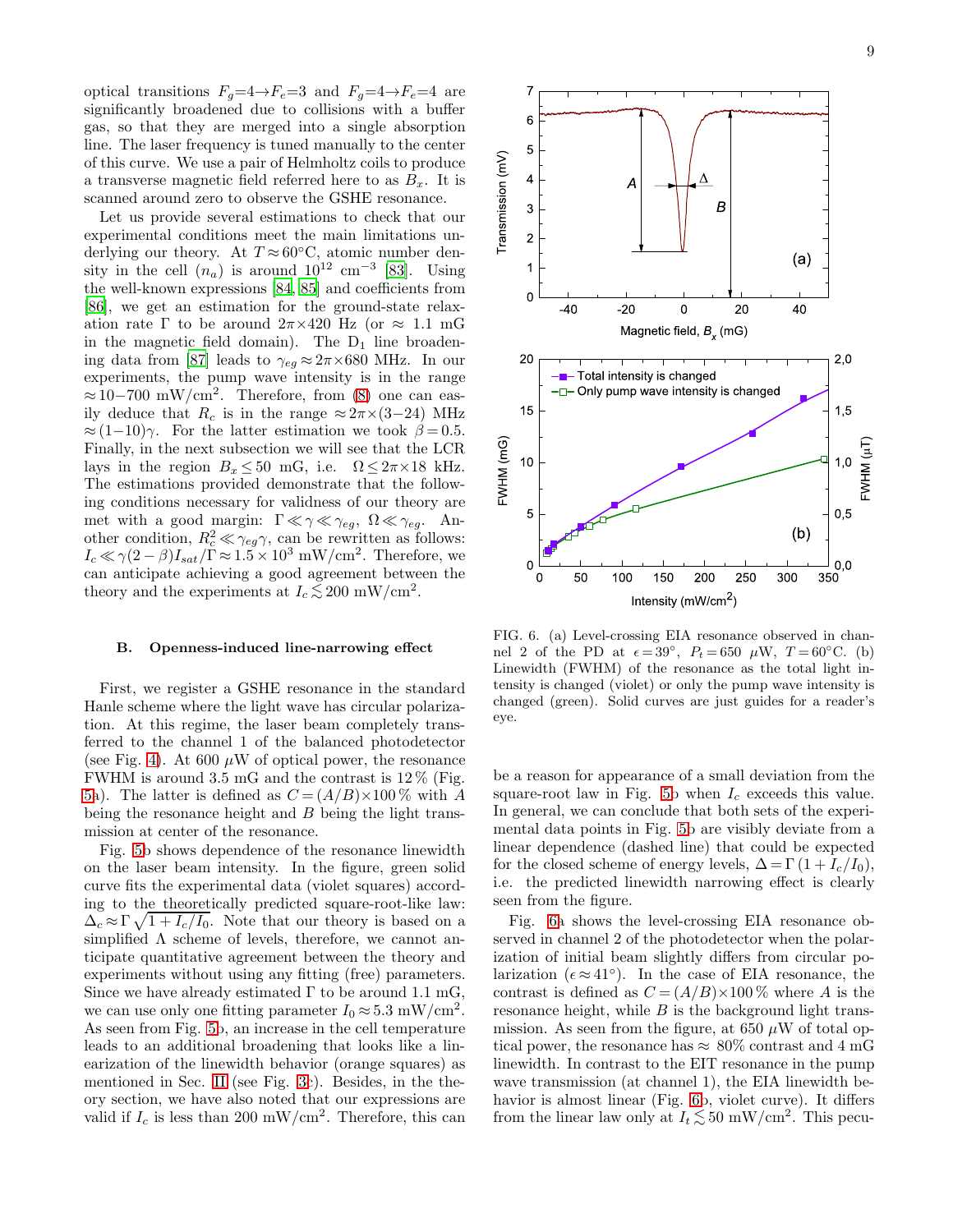

<span id="page-9-0"></span>FIG. 7. Parameters of the EIA resonances for different ellipticities versus the total light intensity: Linewidth (a), contrast (b) and contrast-to-width ratio (c).  $T = 60^{\circ}$ C. Solid curves are just guides for a reader's eye.

liarity can be explained by the fact that the probe wave intensity is not as small as it is required by the developed theory. Indeed, it changes as the total intensity  $(I_t)$ is changed. In particular, the probe wave intensity can be calculated as follows:  $I_p = I_t \sin^2(\epsilon - \pi/4)$ , so that at

 $I_t = 50 \text{ mW/cm}^2 \text{ and } \epsilon = 39^\circ, \text{ we get } I_p \approx 0.25 \text{ mW/cm}^2.$ This value coincides with the saturation intensity (see Sec. [II\)](#page-2-2), therefore, the probe wave can be considered to be small in a whole range of  $I_t$ . Green line in Fig. [6b](#page-8-0) corresponds to the case when the probe wave intensity is kept small enough by adjusting the ellipticity of light polarization every time when the total intensity is increased  $(I_p$  is in the range ≈ 40–60  $\mu$ W/cm<sup>2</sup> for the green line). The square-root-like behavior is now clearly manifested as it has been predicted by the theory.

#### C. Measurement of the resonance parameters

Here, we focus on analyzing the EIA resonance parameters (linewidth, contrast, contrast-to-width ratio) depending on the total intensity and the ellipticity parameter, keeping the cell temperature around 60◦C. As seen from Fig. [7a](#page-9-0), if the light wave polarization significantly differs from the circular one (blue and violet curves), the linewidth experiences an additional broadening. In the latter case, the probe wave intensity is not small enough and the conditions for observation of the EIA resonance are not optimal. The same reason leads to a degradation of the EIA resonance contrast with the intensity increase in Fig. [7b](#page-9-0). At the same time, at  $35^{\circ} < \epsilon < 45^{\circ}$  (orange, pink and green curves), the contrast does not experience a visible degradation with the intensity increase, reaching 83% (orange curve).

The EIA resonance in the probe wave transmission can be used for magnetic field measurements. In miniaturized sensors, noise voltage at PD is often higher than the photon-shot-noise limit and contains different contributions linearly proportional to the light intensity. In such a case, a sensitivity of measurements substantially depends on a contrast-to-width ratio (CWR) of the resonance that can be considered as a figure of merit (e.g., see [\[36\]](#page-15-12)). As seen from Fig. [7c](#page-9-0), the EIA resonance CWR takes its maximum value at the lower intensities. It is also seen that the optimal ellipticity is around  $40°$ .

Let us compare C and CWR parameters measured for the EIT (channel 1) and the EIA (channel 2) resonances at the same temperature of the cell. As follows from Fig. [8,](#page-10-0) the contrast and the CWR are much higher in the case of EIA. High contrast of the EIA resonances in comparison with the EIT ones is also demonstrated in Fig. [9](#page-10-1) where the laser frequency is scanned simultaneously with scanning the magnetic field. If  $B_x \approx 0$ , then the pump wave experiences an increased transmission (EIT), while transmission of the probe wave is dramatically decreases (EIA). One can easily compare heights of the EIT and EIA resonances. It can be noted that a non-zero optical frequency detuning from the center of absorption line may cause change in the resonance sign. In such a case only one optical transition,  $F_g = 4 \rightarrow F_e = 3$ or  $F_q = 4 \rightarrow F_e = 4$ , is predominantly excited by the light, exhibiting EIT or EIA type resonances in dependence of the angular momentum values of the involved levels. Be-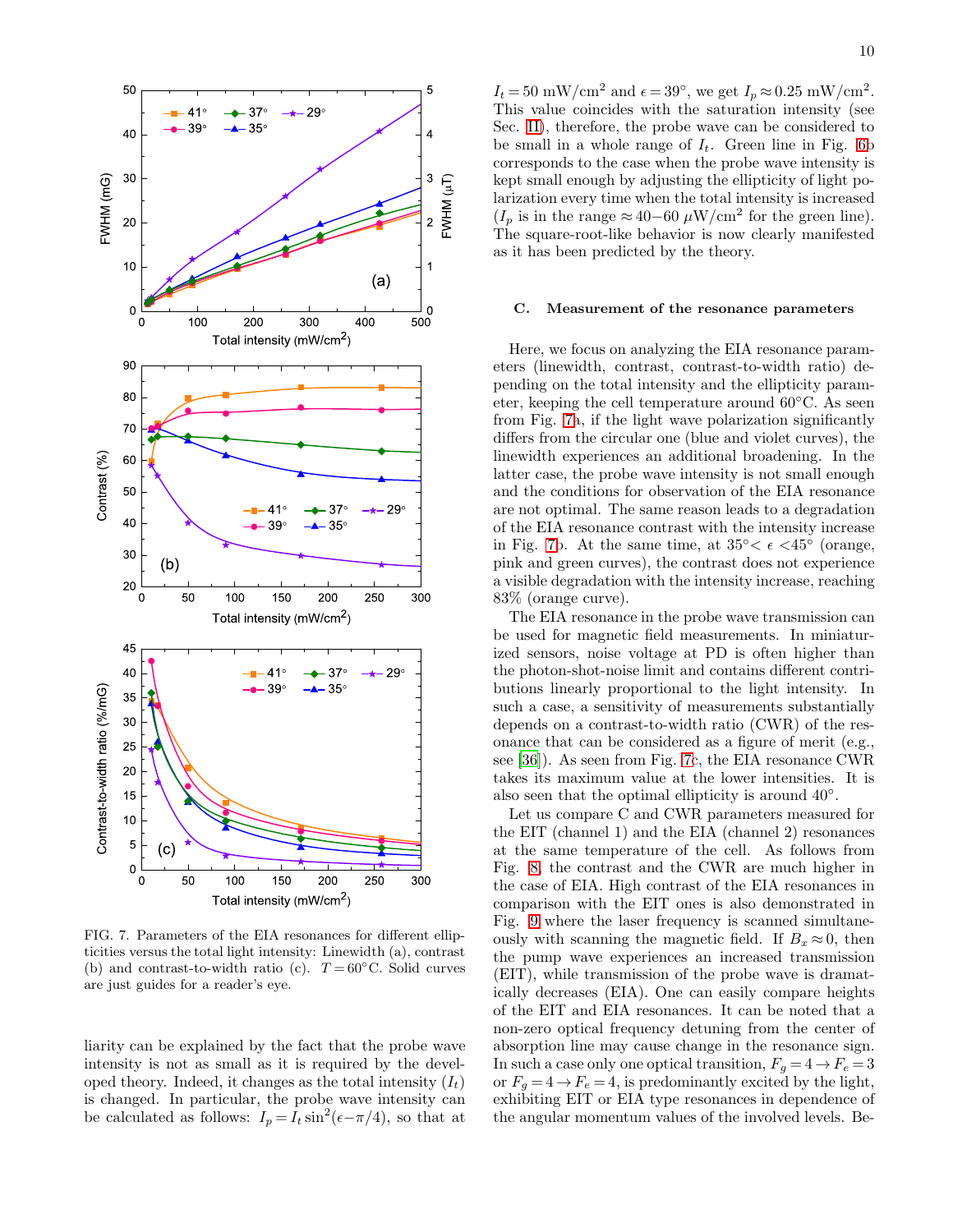



<span id="page-10-0"></span>FIG. 8. Comparison of the EIT resonance parameters (in the standard Hanle scheme with a circularly polarized wave) with the best EIA parameters observed in the experiments.  $T = 60^{\circ}$ C. Solid curves are just guides for a reader's eye.

sides, there can be a non-negligible influence of the circular birefringence under a non-zero frequency detuning, competing with the dichroism effects.

In the end of this subsection, we would like to mention another way to observe the GSHE resonance which consists in monitoring a differential channel at PD. Fig. [10](#page-11-0) shows the normalized signals from three channels. It is seen that the differential channel provides the resonance with an increased height that is nothing but the sum of the EIT and EIA resonance heights. This observation technique deserves an additional study and is not considered in the current paper.

## D. Sensitivity

To estimate the sensitivity, we have measured the noise voltage and signal-to-noise ratio in channel 2 at  $\epsilon = 37^\circ$ (Fig. [11a](#page-11-1),b). On a log-log plot in Fig. [11a](#page-11-1), the noise



<span id="page-10-1"></span>FIG. 9. Transmission signals observed at  $\epsilon = 37^{\circ}$  in both channels of the balanced PD with simultaneous scanning the light field frequency detuning  $(f_{scan} = 0.5 \text{ Hz})$  and the transverse magnetic field  $(f_{scan} = 20 \text{ Hz})$ . The separate optical transitions  $F_g = 4 \rightarrow F_e = 3$  and  $F_g = 4 \rightarrow F_e = 4$  are not resolved due to buffer-gas line broadening.  $P_t = 5.3$  mW,  $T = 63^{\circ}$ C.

decreases linearly down to  $\approx 30 \text{ nV}_{\text{rms}}$  at 40 Hz. It has been checked in our experiments (not shown here) that the the EIA resonance characteristics do not degrade visibly up to 150 Hz of the scanning frequency. Therefore, we can take a work frequency of the sensor in the range 40−150 Hz. Then, using the linewidth dependence in Fig. [7a](#page-9-0), we can now plot the sensitivity,  $\delta B$ , versus the light field intensity (Fig. [11c](#page-11-1)). It reaches  $\approx 1.8 \text{ pT}/\sqrt{\text{Hz}}$  at  $I_t \approx 650 \,\mu\text{W}$ . This sensitivity is determined mainly by the laser intensity noise, dark noise of the PD, and electric current noise in the Helmholtz coils which is transferred to the intensity noise at the resonance slope. As an example, we show the dark noise of the PD in the same plot. A shot noise limit showed in the figure as a dashed line is much less than the observed total noise. Therefore, if all necessary steps are taken to reduce the noise sources, we can expect to achieve a shot-noise-limited sensitivity of  $\approx 60 \text{ fT}/\sqrt{\text{Hz}}$ . Some improvement likely can be obtained just by using a differential channel of the PD. However, we do not focus on this possibility in the current study because it deserves separate and careful investigations.

## IV. CONCLUSIONS

In this paper, we have considered subnatural-width zero-field level-crossing resonances (LCRs) in a cesium vapor cell with a buffer gas. The effect is also known as the ground-state Hanle effect. The atoms are excited by a single light wave, while a transverse magnetic field is slowly scanned around zero to observe the LCR in the light beam transmission. The buffer gas pressure is such that the excited-state hyperfine levels of the  $Cs$   $D_1$ line are overlapped due to collisional broadening, while the ground-state hyperfine levels are spectroscopically re-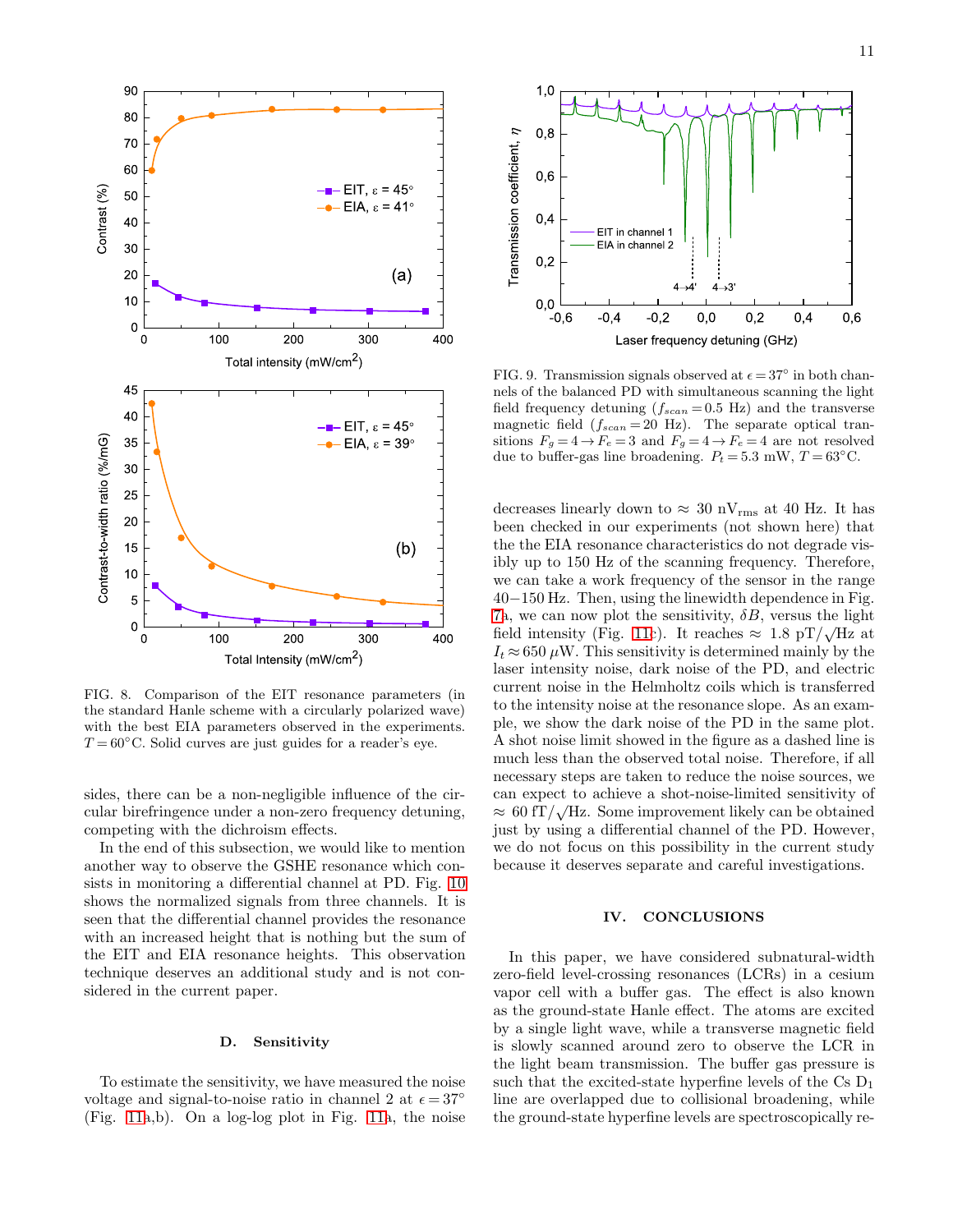

<span id="page-11-0"></span>FIG. 10. Level-crossing resonances observed in different channels of the balanced photodetector at  $\epsilon = 37^{\circ}$ ,  $P_t = 1.1$  mW,  $T = 60^{\circ}$ C.

solved. Basing on a three-level  $(\Lambda)$  scheme, we have developed a simplified theory that provides us with an explicit analytical solution for the light-wave absorption index. The solution revealed a line narrowing effect that can be observed in an open system of energy levels. The effect has then been verified experimentally.

The main goal of the paper consisted in developing a single-beam technique that could provide high-quality LCRs in a low-temperature small vapor cell. Such a technique can be of a certain interest from the side of boimedical applications where an array of magnetic field sensors are required. We have proposed to use a single elliptically polarized light wave that, under the conditions considered, can be treated as a combination of two independent circularly polarized waves: the pump wave creates a strong circular dichroism in the resonant medium, while the probe wave is to interact with the prepared atoms. It has been shown that LCRs in the probe wave transmission demonstrate an extraordinary contrast up to 83% versus 17% as in the standard Hanle scheme. The observed contrast-to-width ratio, a figure of merit of the resonance, reached 42 %/mG. It should be emphasized that the observed high characteristics of the resonances have been obtained in a small  $5 \times 5 \times 5$  mm<sup>3</sup> vapor cell heated to a relatively low temperature of  $\approx 60^{\circ}$ C, in contrast to many other schemes where alkali-metal vapors are usually heated to a temperature higher than 120◦C to reach the SERF regime of operation. The absence of the SERF regime in our case also means a potentially large dynamic range of measurements of the sensor up to several  $\mu$ T.

The proposed technique for observing the LC resonances can be used for developing a high-sensitivity compact magnetic-field sensor of low power consumption and heat release. To demonstrate this, we have measured the noise voltage observed at a photodetector. The noise level appeared to be significantly higher than the



<span id="page-11-1"></span>FIG. 11. (a) Noise voltage of the EIA resonance (dark cyan) at  $P_t = 1$  mW and the dark noise of the PD (dark yellow). (b) SNR (dark red) and sensitivity (green) at 40 Hz as a work frequency of the sensor versus total intensity of the beam. Conditions of measurements:  $\epsilon = 37^{\circ}$ ,  $T = 60^{\circ}$ C.

shot-noise limit, nevertheless, the estimated sensitivity reached  $\approx 1.8 \text{ pT}/\sqrt{\text{Hz}}$  at 40 Hz. We expect that additional efforts directed to the noise suppression will help us to demonstrate the shot-noise-limited sensitivity of  $\approx 60 \text{ fT}/\sqrt{\text{Hz}}$ . However, such a systematic work deserves a separate study.

In our experiments, a pair of Helmholtz coils are used to scan the transverse field  $(B_x)$  for observing the resonance. The resonance shift provides information about the x-component of ambient magnetic field that can be measured. A 2D operation of the sensor can be easily realized by using the second pair of coils for scanning  $B_y$ field. Full 3D (vector) mode of operation can be also realized by different ways. One of them is to use additional coils to compensate the z-component of ambient field by maximization of the resonance contrast. Another way is to monitor the resonance linewidth that experiences additional linear broadening if  $B<sub>z</sub>$  is presented in the cell [\[34](#page-15-10)]. Also, all three components of the field can be measured by scanning the transverse and longitudinal magnetic fields to observe different types of the LCRs [\[69\]](#page-16-13).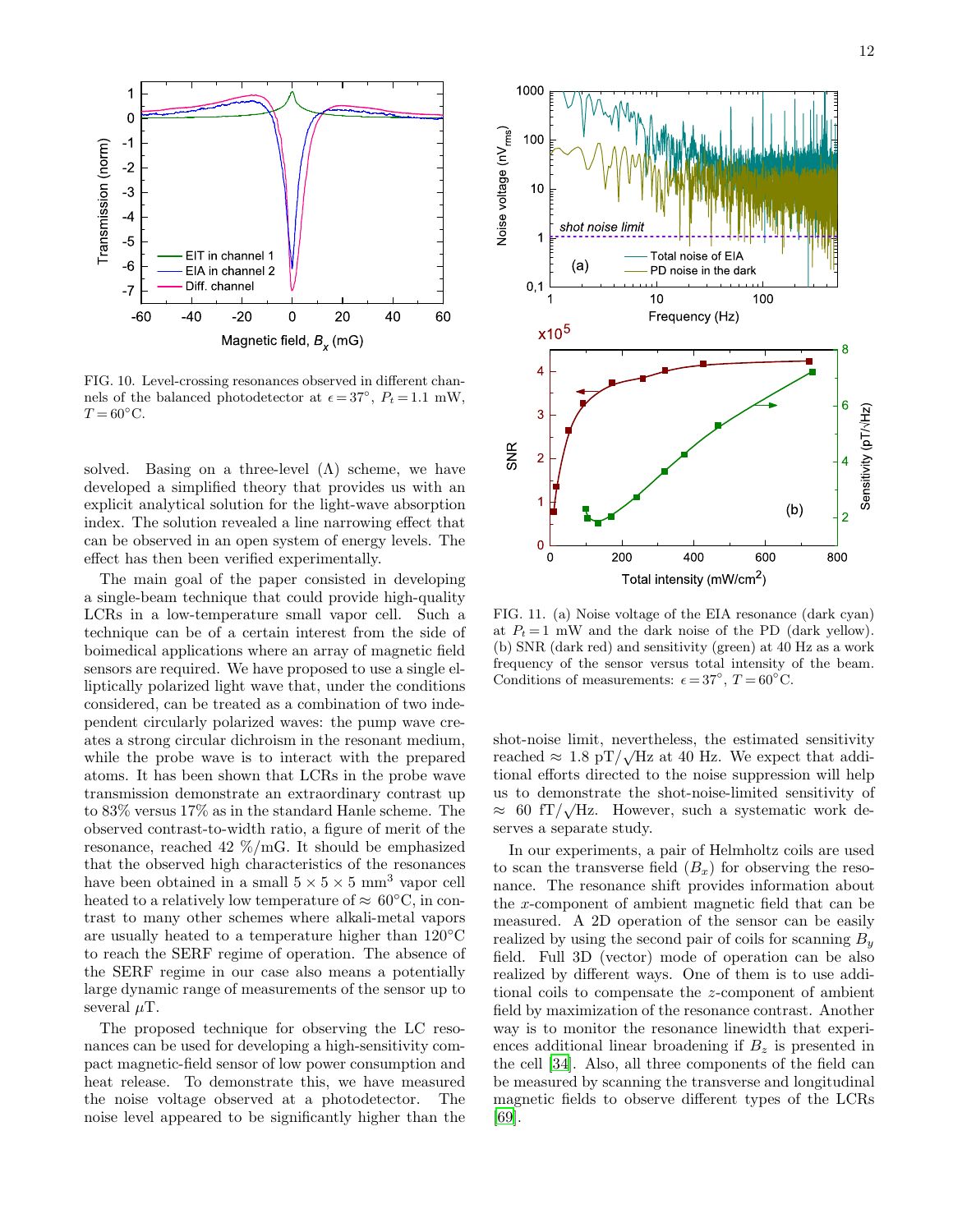In the end, we would like to note that a small vapor cell used in our experiments can be integrated into a compact magnetic field sensor as it has been already demonstrated by other groups with similar cubic glass vapor cells (e.g., see [\[37](#page-15-13), [88\]](#page-17-6)). However, it is truly fascinating to be able to use the proposed technique in a combination with booming photonic-atomic chip-scale technologies that provide an extreme miniaturization. For instance, a photon spin "sorter" has been recently demonstrated in [\[89](#page-17-7)]. Such a device is probably best suited for creating a chip-scale circular-dichroism-based quantum sensor.

### ACKNOWLEDGMENTS

The work has been supported by Russian Science Foundation (17-72-20089). We also thank Russian Foundation for Basic Research (20-52-18004) and Bulgarian National Science Fund (KP-06-Russia/11).

#### Appendix

Here, we apply a well-known density matrix approach [\[61\]](#page-16-7) to figure out analytical expressions for absorption indices of the pump and probe waves in atomic vapors. We start from the general equation  $(2)$ , where the freeatom Hamiltonian has the following explicit form:

$$
\hat{H}_0 = \sum_{n=0}^{3} \mathcal{E}_n |n\rangle\langle n| \,, \tag{A1}
$$

where  $\mathcal{E}_n$  is an energy of n level with  $\mathcal{E}_1 = \mathcal{E}_2$  (see Fig. [1b](#page-2-0)), so that  $\omega_{31} = \omega_{32} = (\mathcal{E}_3 - \mathcal{E}_1)/\hbar$  being the optical transition frequencies in the  $\Lambda$  scheme. Angular brackets  $\langle \dots |$ and  $| \dots \rangle$  stand for the Dirac's bra and ket vectors, respectively.

The operator  $\hat{V}_b$  is responsible for the interaction between the atomic spins and ambient transverse magnetic field  $(\mathbf{B}_x \perp \mathbf{k})$ . It leads to mixing the  $|1\rangle$  and  $|2\rangle$  states:

$$
\hat{V}_b = \hbar \Omega \Big( |1\rangle\langle 2| + |2\rangle\langle 1| \Big) \,, \tag{A2}
$$

where  $\Omega$  is the Larmor frequency.

In the rotating wave approximation (RWA), the interaction between the atomic dipole momentum  $(d)$  and the light field [\(1\)](#page-2-1) is described by the operator:

<span id="page-12-0"></span>
$$
\hat{V}_e = -\hat{d}E(t, z) = -\hbar R_c e^{-i\omega t} |3\rangle\langle 1| \n- \hbar R_p e^{-i\omega t} |3\rangle\langle 2| + H.c., \quad \text{(A3)}
$$

with  $R_{c,p}$  being the Rabi frequencies for the pump  $(c)$  and probe  $(p)$  waves, "H.c." means the Hermitian conjugate terms. As shown in Sec. [II,](#page-2-2) the pump wave experiences small absorption in the cell. The probe wave in turn is

weak enough to do not affect the atomic density matrix at all. Therefore, we do not take into account the dependence of the Rabi frequencies on the z coordinate in [\(A3\)](#page-12-0).

The density matrix  $\hat{\rho}$  for the considered  $\Lambda$  scheme can be written in the following form:

$$
\hat{\rho} = \begin{pmatrix}\n\rho_{00} & 0 & 0 & 0 \\
0 & \rho_{11} & \rho_{12} & \rho_{13} \\
0 & \rho_{21} & \rho_{22} & \rho_{23} \\
0 & \rho_{31} & \rho_{32} & \rho_{33}\n\end{pmatrix},
$$
\n(A4)

where diagonal elements  $\rho_{nn}$   $(n=0,\ldots,3)$  denote the sub-level populations,  $\rho_{12}$  and  $\rho_{21}$  stand for the so-called Zeeman coherences,  $\rho_{13}$ ,  $\rho_{31}$ ,  $\rho_{23}$  and  $\rho_{32}$  are known as optical coherences because they oscillate in time at the optical frequency  $\omega$ . Other non-diagonal elements, such as  $\rho_{0n}$  and  $\rho_{n0}$   $(n=1,\ldots,3)$ , equal to zero because there is no any light or microwave field in the system that could couple the corresponding sub-levels. Therefore,  $|0\rangle$  can be referred to as the "trap" state with the population  $\rho_{00}$ . Since the density matrix is Hermitian,  $\hat{\rho} = \hat{\rho}^{\dagger}$ , we get the following relations:  $\rho_{nm} = \rho_{mn}^*$ .

The relaxation operator  $\hat{\mathcal{R}}$  in [\(2\)](#page-3-5) reflects influence of three different processes in the atom: spontaneous radiation emission from the excited state occurring at the rate  $2\gamma$ , collisional broadening of the optical absorption line  $(\gamma_c)$ , and diffusive motion of alkali-metal atoms in buffer gas  $(\Gamma)$ , during which a spin-polarized atom either leaves the light beam or undergoes a spin-exchange/destruction collision (see review [\[84\]](#page-17-2)). We can consider these contributions by separate terms, namely, the spontaneous relaxation reads:

$$
\hat{\mathcal{R}}_{spon} = \gamma \begin{pmatrix} \beta_0 \rho_{33} & 0 & 0 & -1 \\ 0 & \beta_1 \rho_{33} & 0 & -1 \\ 0 & 0 & \beta_2 \rho_{33} & -1 \\ -1 & -1 & -1 & -2 \end{pmatrix}, \quad (A5)
$$

where the branching ratios are  $\beta_1 = \beta_2 \equiv \beta$ ,  $\beta_0 = 2(1-\beta)$ .

The collisional line broadening is described by the following terms:

$$
\hat{\mathcal{R}}_{coll} = -\gamma_c \sum_{n=1}^{2} \rho_{n3} |n\rangle\langle 3| + H.c., \qquad (A6)
$$

with "H.c." meaning the Hermitian conjugate terms.

Finally, the diffusion time-of-flight relaxation has the form:

$$
\hat{\mathcal{R}}_{diff} = -\Gamma \hat{\rho} + \frac{1}{3} \Gamma \sum_{n=0}^{2} |n\rangle \langle n| \,. \tag{A7}
$$

Here, we take into account that the initial (isotropic) population distribution is so that  $\rho_{00} = \rho_{11} = \rho_{22} = 1/3$ .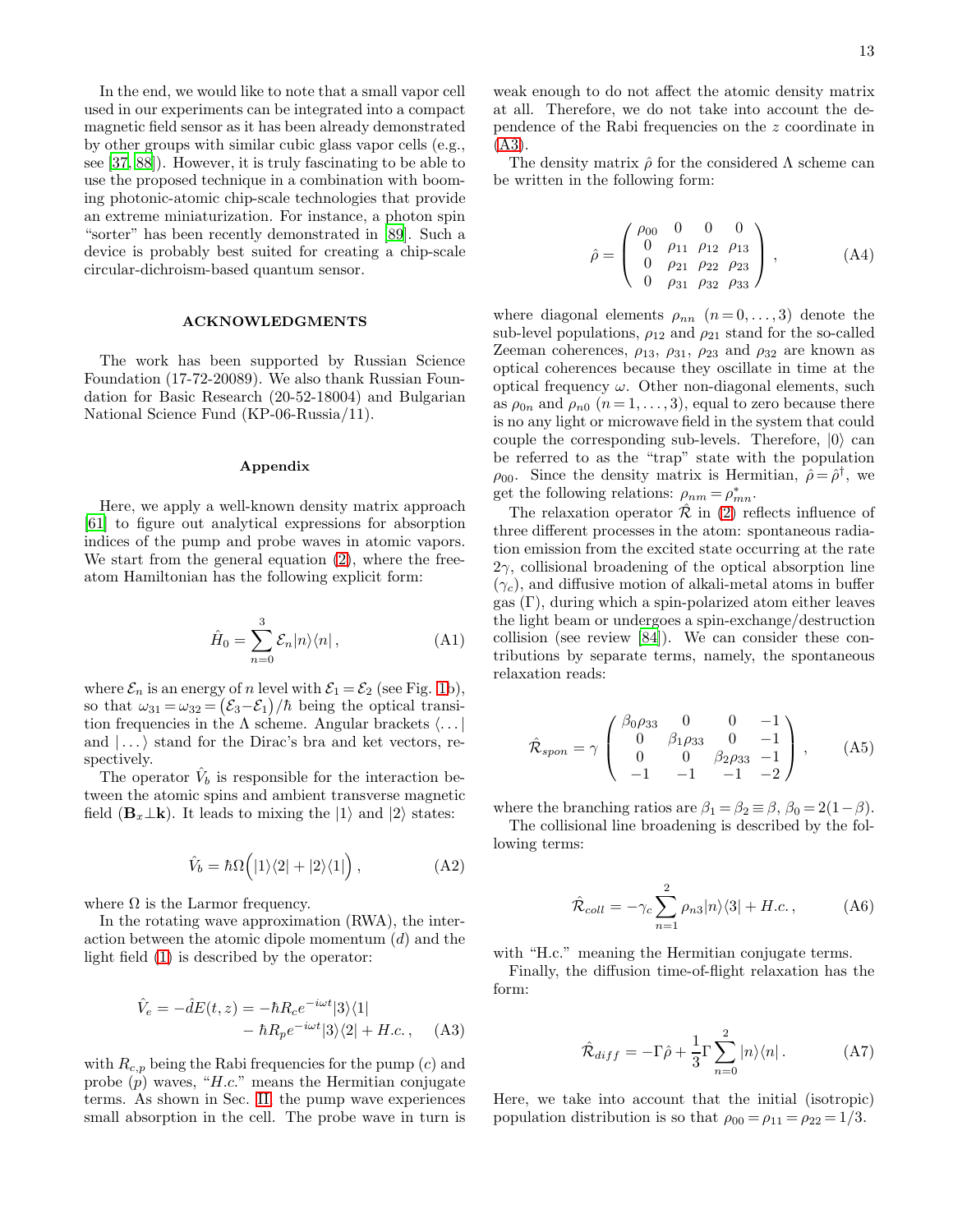We apply the rotating wave approximation (RWA) that means the following series expansion for the optical coherences:

<span id="page-13-0"></span>
$$
\rho_{13}(t) = \tilde{\rho}_{13} e^{i\omega t}, \quad \rho_{23}(t) = \tilde{\rho}_{23} e^{i\omega t}
$$
  
\n
$$
\rho_{31}(t) = \tilde{\rho}_{31} e^{-i\omega t}, \quad \rho_{32}(t) = \tilde{\rho}_{32} e^{-i\omega t}. \quad (A8)
$$

We consider the atom-field interaction under the optical resonance condition when  $\omega = \omega_{31} = \omega_{32}$ . Using the master equation [\(2\)](#page-3-5) and all the above-mentioned expressions, one may come to the following set of linear differential equations:

$$
\frac{d}{dt}\rho_{00} = \frac{1}{3}\Gamma + 2(1 - \beta)\gamma\rho_{33} - \Gamma\rho_{00},
$$
\n
$$
\frac{d}{dt}\rho_{11} = \frac{1}{3}\Gamma + \beta\gamma\rho_{33} - \Gamma\rho_{11}
$$
\n(A9)

$$
+i\Omega(\rho_{12}-\rho_{21})+iR_c(\tilde{\rho}_{31}-\tilde{\rho}_{13}),\ (A10)
$$
  

$$
1_{\Gamma_1+\rho_2} = \Gamma
$$

$$
\frac{d}{dt}\rho_{22} = \frac{1}{3}\Gamma + \beta\gamma\rho_{33} - \Gamma\rho_{22}
$$

$$
+i\Omega(\rho_{21} - \rho_{12}) + iR_p(\tilde{\rho}_{32} - \tilde{\rho}_{23}), \text{(A11)}
$$

d

$$
\frac{d}{dt}\rho_{33} = -2\gamma\rho_{33} - \Gamma\rho_{33} + iR_c(\tilde{\rho}_{13} - \tilde{\rho}_{31}) \n+ iR_p(\tilde{\rho}_{23} - \tilde{\rho}_{32}),
$$
\n(A12)

$$
\frac{d}{dt}\rho_{12} = -\Gamma \rho_{12} + i\Omega(\rho_{11} - \rho_{22}) \n+ iR_c\tilde{\rho}_{32} - iR_p\tilde{\rho}_{13},
$$
\n(A13)

$$
\frac{d}{dt}\tilde{\rho}_{13} = -\gamma_{eg}\tilde{\rho}_{13} - i\Omega\tilde{\rho}_{23} \n+ iR_c(\rho_{33} - \rho_{11}) - iR_p\rho_{12}, \quad (A14)
$$

$$
\frac{d}{dt}\tilde{\rho}_{23} = -\gamma_{eg}\tilde{\rho}_{23} - i\Omega\tilde{\rho}_{13}
$$

$$
+iR_p(\rho_{33} - \rho_{22}) - iR_c\rho_{21}.
$$
 (A15)

Other three equations on  $\tilde{\rho}_{31}$ ,  $\tilde{\rho}_{32}$  and  $\tilde{\rho}_{21}$  can be obtained by complex conjugation of corresponding equations.

The pump wave propagates through the medium according to the reduced wave equation:

$$
\frac{dE_c}{dz} = 2\pi ik \tilde{P}_c, \qquad (A16)
$$

where  $P_c(z,t) = \tilde{P}_c(z) e^{-i\omega t}$  is the medium polarization induced by the pump wave with  $\tilde{P}_c = n_a d_0 \tilde{\rho}_{31}$ . Taking into account the relation  $I_{p,c} = (c/2\pi)E_{p,c}^2$ , we get the equation for the pump wave intensity change

<span id="page-13-5"></span>
$$
\frac{dI_c}{dz} = 2n_a \hbar \omega R_c \text{Im}\{\tilde{\rho}_{13}\} \,. \tag{A17}
$$

Considering the steady-state regime, when the complex amplitudes  $\tilde{\rho}_{nm}$  in [\(A8\)](#page-13-0) do not depend on time as well as the sub-level populations  $(\rho_{nn})$  and Zeeman coherences  $(\rho_{12}, \rho_{21})$ , we come to the expression

 $\Omega^2+\gamma^2_{eg}$ 

In a linear approximation on the probe field, we can take  $R_p = 0$  in the latter formula. We also assume that  $\Omega \ll \gamma_{eg}$  and  $R_c \ll \gamma_{eg}$ , so that [\(A18\)](#page-13-1) now reads

 $(\rho_{33} - \rho_{22}) -$ 

<span id="page-13-1"></span> $+\frac{R_p\Omega}{\Omega^2}$  $\Omega^2+\gamma^2_{eg}$ 

<span id="page-13-2"></span>
$$
\tilde{\rho}_{13} \approx i \frac{R_c}{\gamma_{eg}} (\rho_{33} - \rho_{11}). \tag{A19}
$$

This expression means that the optical coherence on the transition  $|1\rangle \rightarrow |3\rangle$  is created by the pump light field rather than the interference action of the probe light field and the transverse magnetic field. In our approach, this coherence contains only the imaginary part, i.e. any effects of birefringence, like the Voigt (Cotton-Mouton) effect [\[10](#page-14-8)], are negligible in comparison to dichroism effects under the optical resonance condition,  $\omega = \omega_{32} = \omega_{31}$ , considered in the present work.

By substituting [\(A19\)](#page-13-2) into (A12) and taking  $R_p = 0$ , in the steady state, we get

$$
\rho_{33} \approx \frac{2R_c^2 \tau}{\gamma_{eg}(1 + 2\gamma \tau)} (\rho_{11} - \rho_{33}).
$$
 (A20)

In this equation we can assume  $\gamma \gg 1$  that is satisfied with a good margin in the case of a buffered vapor cell. Furthermore, due to a large collisional broadening of the optical absorption line, we also have the condition  $R_c^2 \ll \gamma \gamma_{eg}$ . These assumptions lead to a simple solution

$$
\rho_{33} \approx \frac{R_c^2}{\gamma \gamma_{eg}} \rho_{11} , \qquad (A21)
$$

meaning that  $\rho_{33} \ll \rho_{11}$ . Therefore, we can neglect the influence of the excited-state population on the pump wave absorption in the cell. All these conclusions result in the following law:

<span id="page-13-4"></span>
$$
\frac{dI_c}{dz} \approx -\frac{2n_a\hbar\omega}{\gamma_{eg}}\rho_{11}R_c^2 = -\frac{3\gamma\beta\lambda^2n_a}{4\pi\gamma_{eg}}\rho_{11}I_c\,,\qquad\text{(A22)}
$$

which coincides with [\(3\)](#page-3-3).

To find the steady-state population  $\rho_{11}$ , we assume that the Zeeman coherences  $\rho_{12}$  and  $\rho_{21}$  are produced only by the magnetic field. This assumption is valid because, as mentioned in the beginning of Sec[.II,](#page-2-2) the interference between the pump and the probe waves can be neglected. If  $R_c \ll \gamma_{eg}$  and  $\Omega \ll \gamma_{eg}$ , then we find

<span id="page-13-3"></span>
$$
\rho_{12} \approx \frac{i\Omega\tau}{1+\xi} \left(\rho_{11} - \rho_{22}\right),\tag{A23}
$$

 $\rho_{12}$ . (A18)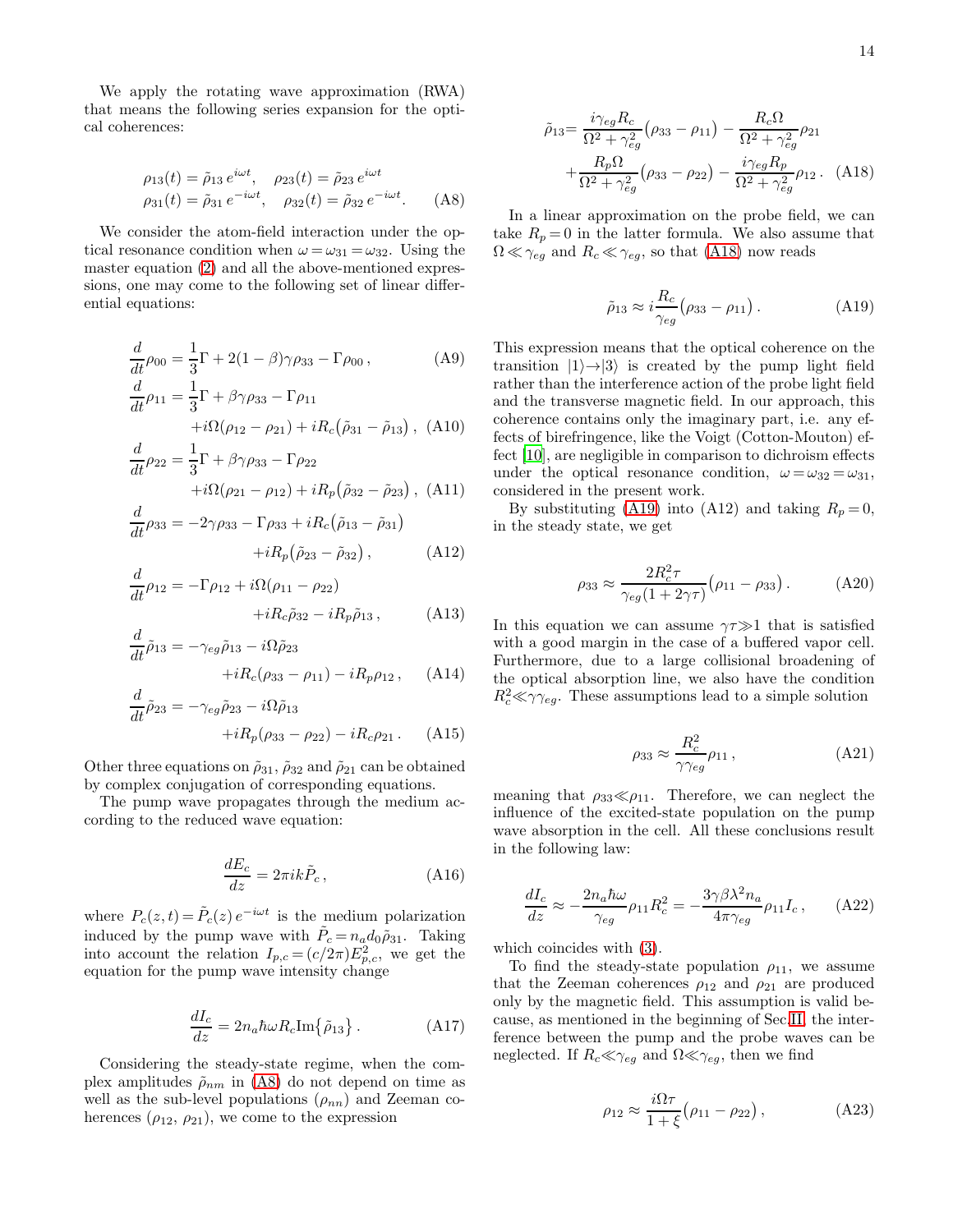with  $\rho_{21} = \rho_{12}^*$ .

Substituting [\(A19\)](#page-13-2), [\(A23\)](#page-13-3) into (A10) and assuming  $\rho_{33} \ll \rho_{11}$  we come to the solution

<span id="page-14-14"></span>
$$
\rho_{11} \approx \rho_0 \frac{1 + \xi + 4\Omega^2 \tau^2}{(1 + \xi)\chi + 4\Omega^2 \tau^2 (\chi - \xi)}
$$
(A24)

with  $\chi = [1 + (2 - \beta)\xi]$ . In combination with [\(A22\)](#page-13-4), the latter expression results in the pump-wave absorption in-dex [\(7\)](#page-3-2). In [\(A24\)](#page-14-14),  $\rho_0 = 1/3$  is the initial sub-level population in absence of the light field.

Similarly to [\(A17\)](#page-13-5), the probe wave absorption satisfies the following equation:

<span id="page-14-15"></span>
$$
\frac{dI_p}{dz} = 2n_a \hbar \omega R_p \text{Im}\{\tilde{\rho}_{23}\} \,. \tag{A25}
$$

At  $\Omega \ll \gamma_{eg}$ , from (A15) we get

$$
\tilde{\rho}_{23} \approx i \frac{R_p}{\gamma_{eg}} (\rho_{33} - \rho_{22}) + i \frac{R_c}{\gamma_{eg}} \rho_{12} , \qquad (A26)
$$

and [\(A25\)](#page-14-15) now transforms to

$$
\frac{dI_p}{dz} = \frac{2n_a\hbar\omega}{\gamma_{eg}} \Big[ R_p^2 (\rho_{33} - \rho_{22}) - R_p R_c \operatorname{Re} \{ \rho_{12} \} \Big]. \tag{A27}
$$

- <span id="page-14-0"></span>[1] I. K. Kominis, T. W. Kornack, J. C. Allred, and M. V. Romalis, A subfemtotesla multichannel atomic magnetometer, Nature 422, 596 (2003).
- <span id="page-14-1"></span>[2] O. Alem, T. H. Sander, R. Mhaskar, J. LeBlanc, H. Eswaran, U. Steinhoff, Y. Okada, J. Kitching, L. Trahms, and S. Knappe, Fetal magnetocardiography measurements with an array of microfabricated optically pumped magnetometers, Phys. Med. Biol. 60, 4797 (2015).
- <span id="page-14-2"></span>[3] E. J. Pratt and others, Kernel Flux: a whole-head 432 magnetometer optically-pumped magnetoencephalography (OP-MEG) system for brain activity imaging during natural human experiences, Proc. SPIE 11700, 1170032 (2021).
- <span id="page-14-3"></span>[4] J. Marquetand, Th. Middelmann, J. Dax, S. Baek, D. Sometti, A. Grimm, H. Lerche, P. Martin, C. Kronlage, M. Siegel, Ch. Braun, and Ph. Broser, Optically pumped magnetometers reveal fasciculations non-invasively, Clin. Neurophysiol. 132, 2681 (2021).
- <span id="page-14-4"></span>[5] A. Soheilian, M. M. Tehranchi, and M. Ranjbaran, Detection of magnetic tracers with  $M_x$  atomic magnetometer for application to blood velocimetry, Sci. Rep. 11, 7156 (2021).
- <span id="page-14-5"></span>[6] A. Fabricant, G. Z. Iwata, S. Scherzer, L. Bougas, K Rolfs, A. Jodko-Władzińska, J. Voigt, R. Hedrich, and D. Budker, Action potentials induce biomagnetic fields in carnivorous Venus flytrap plants, Sci. Rep. 11, 1438 (2021).

Neglecting small impact from the excited-state population and influence of the interference term ( $\propto R_cR_p$ ) gives

$$
\frac{dI_p}{dz} \approx -\frac{2n_a\hbar\omega}{\gamma_{eg}}\rho_{22}R_p^2 = -\frac{3\gamma\beta\lambda^2n_a}{4\pi\gamma_{eg}}\rho_{22}I_p\,,\qquad\text{(A28)}
$$

where  $\rho_{22}$  does not depend on the probe field in the linear regime. Besides, since the pump field experiences small absorption in the cell (see discussions in the main text),  $\rho_{22}$  does not depend on z as well. Therefore, one can easily get an explicit solution in the form

$$
I_p(z) = I_{p0} e^{-\alpha_p z}, \qquad (A29)
$$

with  $I_{p0}$  being the probe wave intensity at entrance of the cell and  $\alpha_p$  being the probe-wave absorption index:

$$
\alpha_p \approx \frac{3\gamma\beta\lambda^2 n_a}{4\pi\gamma_{eg}} \rho_{22}.\tag{A30}
$$

Using the same assumptions  $(R_c^2 \ll \gamma \gamma_{eg}, \Omega \ll \gamma_{eg})$ , the steady-state solution of (A11) gives

$$
\rho_{22} \approx \rho_0 \frac{(1+\xi)(1+2\xi) + 4\Omega^2 \tau^2}{(1+\xi)\chi + 4\Omega^2 \tau^2(\chi - \xi)},
$$
 (A31)

which results in the probe-wave absorption index [\(12\)](#page-5-0).

- <span id="page-14-6"></span>[7] P. Put, S. Pustelny, D. Budker, E. Druga, T. F. Sjolander, A. Pines, and D. A. Barskiy, Zero- to ultralow-field NMR spectroscopy of small biomolecules, Anal. Chem. 93, 3226 (2021).
- <span id="page-14-7"></span>[8] G. Breit, Quantum theory of dispersion (Continued). Parts VI and VII, Rev. Mod. Phys. 5, 91 (1933).
- [9] W. Gawlik, D. Gawlik, and H. Walther, in The Hanle Effect and Level-Crossing Spectroscopy, edited by G. Moruzzi and F. Strumia (Springer, New York, 1991), p. 47.
- <span id="page-14-8"></span>[10] D. Budker, W. Gawlik, D. F. Kimball, S. M. Rochester, V. V. Yashchuk, and A. Weis, Rev. Mod. Phys. 74, 1153 (2002).
- <span id="page-14-9"></span>[11] W. Hanle, Über magnetische Beeinflussung der Polarisation der Resonanzfluoreszenz, Z. Phys. 30, 93 (1924).
- <span id="page-14-10"></span>[12] E. B. Aleksandrov, A. M. Bonch-Bruevich, and V. A. Khodovoi, Possibilities for measuring weak magnetic fields by methods of optical orientation of atoms, Opt. Spectrosc. 23, 151 (1967).
- <span id="page-14-11"></span>[13] J. Dupont-Roc, S. Haroche, and C. Cohen-Tannoudji, Detection of very weak magnetic fields (10<sup>−</sup><sup>9</sup> gauss) by <sup>87</sup>Rb zero-field level crossing resonances, Phys. Lett. A 28, 638 (1969).
- <span id="page-14-12"></span>[14] J . C . Lehmann and C. Cohen-Tannoudji, Pompage optique en champ magn´etique faible, C.R. Acad. Sci. (Paris) 258, 4463 (1964).
- <span id="page-14-13"></span>[15] A. L. Bloom, Principles of operation of the rubidium va-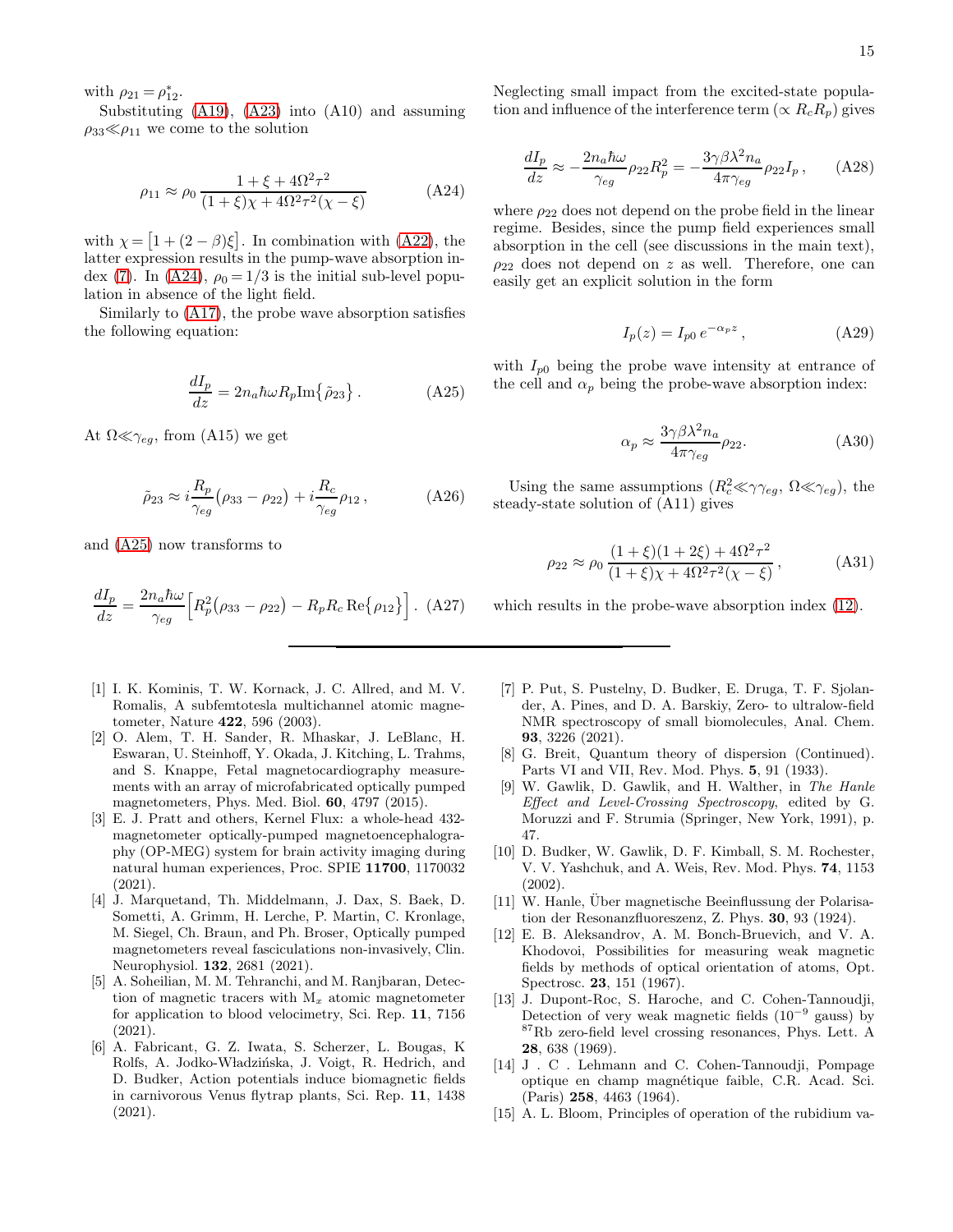por magnetometer, Appl. Opt. 1, 61 (1962).

- <span id="page-15-0"></span>[16] E. B. Alexandrov and A. K. Vershovskiy, in Optical Magnetometry, edited by D. Budker and D. F. Jackson Kimball (Cambridge University Press, Cambridge, 2013), p. 60.
- <span id="page-15-1"></span>[17] V. Shah, S. Knappe, P. D. D. Schwindt, and J. Kitching, Subpicotesla atomic magnetometry with a microfabricated vapour cell, Nat. Photonics 1, 649 (2007).
- <span id="page-15-2"></span>[18] R. Mhaskar, S. Knappe, and J. Kitching, A low-power, high-sensitivity micromachined optical magnetometer, Appl. Phys. Lett. 101, 241105 (2012).
- <span id="page-15-3"></span>[19] J.-J. Li, P.-C. Du, J.-Q. Fu, X.-T. Wang, Q. Zhou, and R.-Q. Wang, Miniature quad-channel spin-exchange relaxation-free magnetometer for magnetoencephalography, Chin. Phys. B 28, 040703 (2019).
- <span id="page-15-4"></span>[20] J. C. Allred, R. N. Lyman, T. W. Kornack, and M.V.Romalis, High-sensitivity atomic magnetometer unaffected by spin-exchange relaxation, Phys. Rev. Lett. 89, 130801 (2002).
- <span id="page-15-5"></span>[21] C. Andreeva, S. Cartaleva, Y. Dancheva, V. Biancalana, A. Burchianti, C. Marinelli, E. Mariotti, L. Moi, and K. Nasyrov, Coherent spectroscopy of degenerate two-level systems in Cs, Phys. Rev. A 66, 012502 (2002).
- <span id="page-15-23"></span>[22] A.V. Papoyan, M. Auzinsh, and K. Bergmann, Nonlinear Hanle effect in Cs vapor under strong laser excitation, Eur. Phys. J. D 21, 63 (2002).
- [23] M. Auzinsh, R. Ferber, F. Gahbauer, A. Jarmola, and L. Kalvans, F-resolved magneto-optical resonances in the D<sup>1</sup> excitation of cesium: Experiment and theory, Phys. Rev. A 78, 013417 (2008).
- <span id="page-15-25"></span>[24] S. Gozzini, S. Cartaleva, A. Lucchesini, C. Marinelli, L. Marmugi, D. Slavov, and T. Karaulanov, Coherent population trapping and strong electromagnetically induced transparency resonances on the  $D_1$  line of potassium, Eur. Phys. J. D 53, 153 (2009).
- [25] L. Marmugi, S. Gozzini, A. Lucchesini, A. Bogi, A. Burchianti, and C. Marinelli, All-optical vapor density control for electromagnetically induced transparency, J. Opt. Soc. Am. B 29, 2729 (2012).
- <span id="page-15-6"></span>[26] H. Ravi, M. Bhattarai, V. Bharti, and V. Natarajan, Polarization-dependent tuning of the Hanle effect in the ground state of Cs, Europhys. Lett. 117, 63002 (2017).
- <span id="page-15-7"></span>[27] V. G. Lucivero, P. Anielski, W. Gawlik, and M. W. Mitchell, Shot-noise-limited magnetometer with subpicotesla sensitivity at room temperature, Rev. Sci. Instrum. 85, 113108 (2014).
- <span id="page-15-8"></span>[28] N. Wilson, P. Light, A. Luiten, and C. Perrella, Ultrastable optical magnetometry, Phys. Rev. Applied 11, 044034 (2019).
- <span id="page-15-9"></span>[29] M. Klein, M. Hohensee, D. F. Phillips, and R. L. Walsworth, Electromagnetically induced transparency in paraffin-coated vapor cells, Phys. Rev. A 83, 013826 (2011).
- <span id="page-15-26"></span>[30] S. Gozzini, A. Fioretti, A. Lucchesini, L. Marmugi, C. Marinelli, S. Tsvetkov, S. Gateva, and S. Cartaleva, Tunable and polarization-controlled high-contrast bright and dark coherent resonances in potassium, Opt. Lett. 42, 2930 (2017).
- [31] D. V. Brazhnikov, S.M. Ignatovich, V. I. Vishnyakov, M. N. Skvortsov, C. Andreeva, V. M. Entin, and I. I. Ryabtsev, High-quality electromagnetically-induced absorption resonances in a buffer-gas-filled vapour cell, Laser Phys. Lett. 15, 025701 (2018).
- [32] G. Le Gal, G. Lieb, F. Beato, T. Jager, H. Gilles, and

A. Palacios-Laloy, Dual-axis Hanle magnetometer based on atomic alignment with a single optical access, Phys. Rev. Appl. 12, 064010 (2019).

- <span id="page-15-27"></span>[33] D. V. Brazhnikov, S. M. Ignatovich, A. S. Novokreshchenov, and M. N. Skvortsov, Ultrahigh-quality electromagnetically induced absorption resonances in a cesium vapor cell, J. Phys. B: At. Mol. Opt. Phys. 52, 215002 (2019).
- <span id="page-15-10"></span>[34] D. V. Brazhnikov, V. I. Vishnyakov, S. M. Ignatovich, I. S. Mesenzova, C. Andreeva, A.N. Goncharov, Highcontrast level-crossing resonances in a small cesium vapor cell for applications in atomic magnetometry, Appl. Phys. Lett. 119, 024001 (2021).
- <span id="page-15-11"></span>[35] S. N. Nikolić, M. Radonjić, N. M. Lučić, A. J. Krmpot, and B. M. Jelenković, Optical Ramsey fringes observed during temporal evolution of Zeeman coherences in Rb buffer gas cell, Phys. Scr. T162, 014038 (2014).
- <span id="page-15-12"></span>[36] L. Lenci, L. Marmugi, F. Renzoni, S. Gozzini, A. Lucchesini, and A. Fioretti, Time-domain Ramseynarrowed sub-kHz electromagnetically induced absorption in atomic potassium, J. Phys. B: At. Mol. Opt. Phys. 52 085002 (2019).
- <span id="page-15-13"></span>[37] V. Shah and M. V. Romalis, Spin-exchange relaxationfree magnetometry using elliptically polarized light, Phys. Rev. A 80, 013416 (2009).
- <span id="page-15-14"></span>[38] J. Tang, Y. Zhai, L. Cao, Y. Zhang, L. Li, B. Zhao, B. Zhou, B. Han, and G. Liu, High-sensitivity operation of a single-beam atomic magnetometer for three-axis magnetic field measurement, Opt. Express 29, 15641 (2021).
- <span id="page-15-15"></span>[39] A. Ben-Kish and M.V. Romalis, Dead-zone-free atomic magnetometry with simultaneous excitation of orientation and alignment resonances, Phys. Rev. Lett. 105, 193601 (2010).
- <span id="page-15-16"></span>[40] M. V. Petrenko, A. S. Pazgalev, and A. K. Vershovskii, Single-beam all-optical nonzero-field magnetometric sensor for magnetoencephalography applications, Phys. Rev. Applied 15, 064072 (2021).
- <span id="page-15-17"></span>[41] Y. Ma, J. Deng, Z. Hu, H. He, and Y. Wang, Microwave excited optical transparency enhancement resonances in Hanle-EIT configuration, Chin. Opt. Lett. 11, 022701 (2013).
- <span id="page-15-18"></span>[42] S. Pradhan and R. Behera, Characterization of polarimetric based three axis atomic magnetometer, Sensor Actuat. A 290 48 (2019).
- <span id="page-15-19"></span>[43] E. Pfleghaar, J. Wurster, S.I. Kanorsky, and A. Weis, Time of flight effects in nonlinear magneto-optical spectroscopy, Opt. Commun. 99, 303 (1993).
- <span id="page-15-20"></span>[44] Y. Dancheva, G. Alzetta, S. Cartaleva, M. Taslakov, and Ch. Andreeva, Coherent effects on the Zeeman sublevels of hyperfine states in optical pumping of Rb by monomode diode laser, Opt. Commun. 178, 103 (2000).
- <span id="page-15-21"></span>[45] K.-J. Boller, A. Imamoğlu, and S. E. Harris, Observation of electromagnetically induced transparency, Phys. Rev. Lett. 66, 2593 (1991).
- <span id="page-15-22"></span>[46] A. M. Akulshin, S. Barreiro, and A. Lezama, Electromagnetically induced absorption and transparency due to resonant two-field excitation of quasidegenerate levels in Rb vapor, Phys. Rev. A 57, 2996 (1998).
- [47] J. Dimitrijević, A. Krmpot, M. Mijailović, D. Arsenović, B. Panić, Z. Grujić, and B. M. Jelenković, Role of transverse magnetic fields in electromagnetically induced absorption for elliptically polarized light, Phys. Rev. A 77, 013814 (2008).
- <span id="page-15-24"></span>[48] Y. J. Yu, H. J. Lee, I.-H. Bae, H.-R. Noh, and H. S.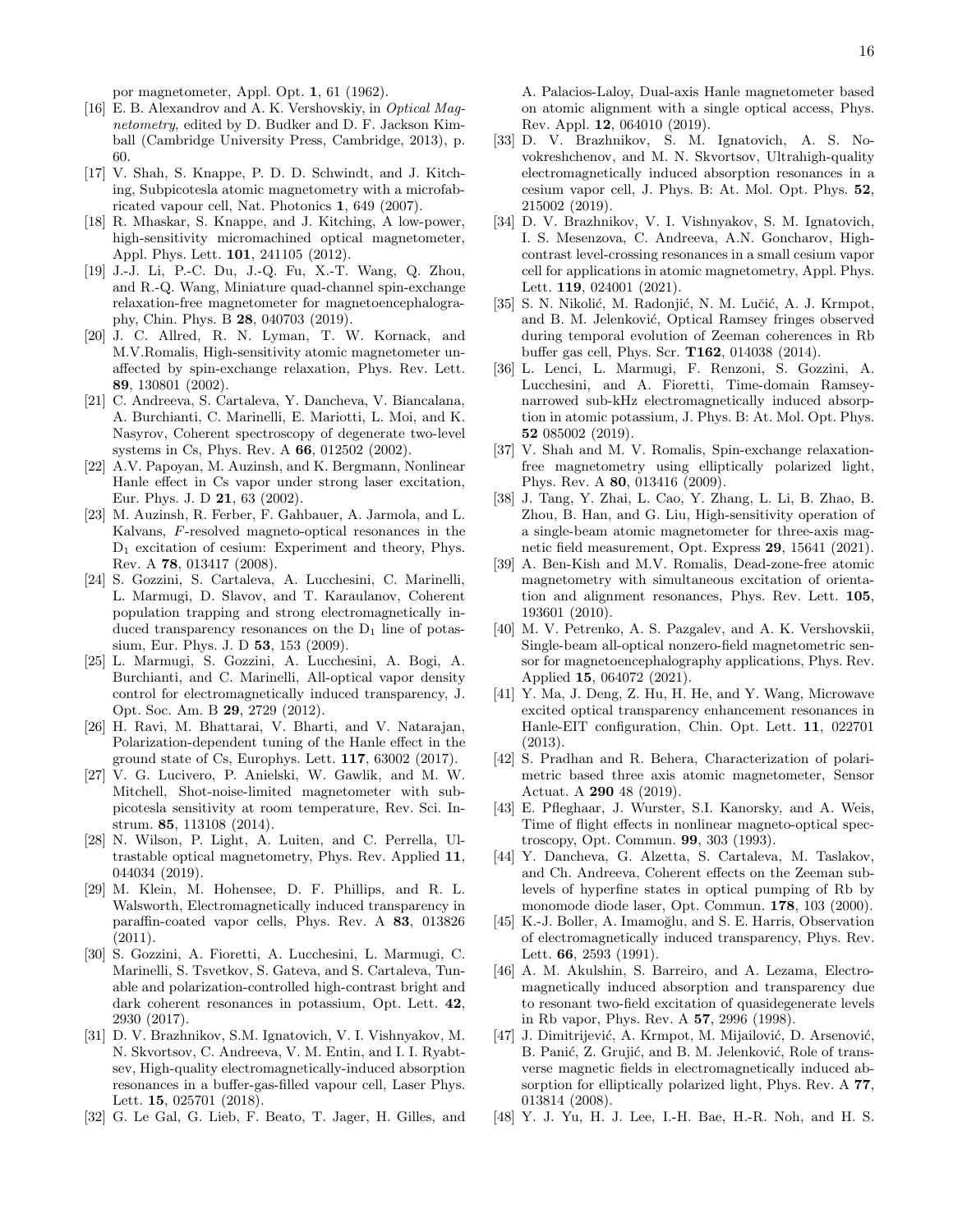Moon, Level-crossing absorption with narrow spectral width in Rb vapor with buffer gas, Phys. Rev. A 81, 023416 (2010).

- [49] H.-R. Noh and H. S. Moon, Calculated Hanle transmission and absorption spectra of the  ${}^{87}Rb$  D<sub>1</sub> line with residual magnetic field for arbitrarily polarized light, Phys. Rev. A 82, 033407 (2010).
- <span id="page-16-3"></span>[50] R. S. Grewal and M. Pattabiraman, Hanle electromagnetically induced absorption in open  $F_g \rightarrow F_e \leq F_g$  transitions of the  ${}^{87}\text{Rb}$   $\text{D}_2$  line, J. Phys. B: At. Mol. Opt. Phys. 48, 085501 (2015).
- <span id="page-16-0"></span>[51] D. B. Lazebnyi, D. V. Brazhnikov, A. V. Taichenachev, M. Yu. Basalaev, V. I. Yudin, Electromagnetically induced absorption and electromagnetically induced transparency for optical transitions  $F_g \rightarrow F_e$  in the field of elliptically polarized waves, J. Exp. Theor. Phys. 121, 934 (2015).
- <span id="page-16-1"></span>[52] H. Failache, P. Valente, G. Ban, V. Lorent, and A. Lezama, Inhibition of electromagnetically induced absorption due to excited-state decoherence in Rb vapor, Phys. Rev. A 67, 043810 (2003).
- [53] D. V. Brazhnikov, A. V. Taichenachev, A. M. Tumaikin, and V. I. Yudin, Electromagnetically induced absorption and transparency in magneto-optical resonances in an elliptically polarized field, J. Opt. Soc. Am. B 22, 57 (2005).
- <span id="page-16-2"></span>[54] J. Belfi, V. Biancalana, S. Cartaleva, Y. Dancheva, E. Mariotti, L. Moi, K. Nasyrov, D. Slavov, P. Todorov, K. Vaseva, Electromagnetically induced absorption resonance sign reversal, Acta Phys. Pol. A 112, 823 (2007).
- <span id="page-16-4"></span>[55] Z. A. S. Jadoon, H.-R. Noh, and J.-T. Kim, Effects of neighboring transitions on the mechanisms of electromagnetically induced absorption and transparency in an open degenerate multilevel system, Sci. Rep. 12, 145 (2022).
- <span id="page-16-5"></span>[56] E. Arimondo and G. Orriols, Nonabsorbing atomic coherences by coherent two-photon transitions in a three-level optical pumping, Lett. Nuovo Cimento 17, 333 (1976).
- <span id="page-16-6"></span>[57] D.A. Varshalovich, A.N. Moskalev, and V.K. Khersonskii, Quantum Theory of Angular Momentum (World Scientific, Singapore, 1988).
- [58] A. Lezama, S. Barreiro, and A. M. Akulshin, Electromagnetically induced absorption, Phys. Rev. A 59, 4732 (1999).
- [59] A. V. Taichenachev, A. M. Tumaikin, and V. I. Yudin, Electromagnetically induced absorption in a four-state system, Phys. Rev. A 61, 011802(R) (1999).
- [60] C. Goren, A. D. Wilson-Gordon, M. Rosenbluh, and H. Friedmann, Electromagnetically induced absorption due to transfer of population in degenerate two-level systems, Phys. Rev. A 70, 043814 (2004).
- <span id="page-16-7"></span>[61] K. Blum, Density Matrix Theory and Applications (Springer, Berlin, 2012).
- [62] A.F. Molisch and B. P. Oehry, Radiation Trapping in Atomic Vapours (Oxford University Press Inc., New York, 1998).
- <span id="page-16-8"></span>[63] E. Alipieva, S. Gateva, and E. Taskova, Coherent population trapping resonance on degenerate two-level system for magnetic field measurement, Proc. SPIE 5449, 336 (2004).
- [64] L. Margalit, M. Rosenbluh, and A. D. Wilson-Gordon, Degenerate two-level system in the presence of a transverse magnetic field, Phys. Rev. A 87, 033808 (2013).
- <span id="page-16-9"></span>[65] H. Zhang, G. Yang, G. Huang, and G. Li, Absorption and quantum coherence of a degenerate two-level system

in the presence of a transverse magnetic field in different directions, Phys. Rev. A 99, 033803 (2019).

- <span id="page-16-10"></span>[66] C. Cohen-Tannoudji, J. Dupont-Roc, S. Haroche, and F. Laloë, Diverses résonances de croisement de niveaux sur des atomes pompés optiquement en champ nul. I. Théorie, Rev. Phys. Appl. 5, 95 (1970). (in French)
- <span id="page-16-11"></span>[67] J. Vanier, A. Godone, and F. Levi, Coherent population trapping in cesium: Dark lines and coherent microwave emission, Phys. Rev. A 58, 2345 (1998).
- <span id="page-16-12"></span>[68] H. Lee, Y. Rostovtsev, C. J. Bednar, and A. Javan, From laser-induced line narrowing to electromagnetically induced transparency: closed system analysis, Appl. Phys. B 76, 33 (2003).
- <span id="page-16-13"></span>[69] G. Le Gal and A. Palacios-Laloy, Zero-field magnetometry based on the combination of atomic orientation and alignment, Phys. Rev. A 105, 043114 (2022).
- <span id="page-16-14"></span>[70] J. W. Pollock, V. I. Yudin, A. V. Taichenachev, M. Yu. Basalaev, D. V. Kovalenko, A. Hansen, J. Kitching, and W. R. McGehee, Inhomogeneous light shifts of coherent population trapping resonances, Appl. Phys. Lett. 120, 154001 (2022).
- <span id="page-16-15"></span>[71] S. A. Zibrov, Ya. O. Dudin, A. G. Radnaev, V. V. Vassiliev, V. L. Velichansky, D. V. Brazhnikov, A. V. Taĭchenachev, and V. I. Yudin, Magneto-optical resonances in the field of counterpropagating waves, JETP Lett. 85, 417 (2007).
- [72] D. V. Brazhnikov, A. V. Taichenachev, A. M. Tumaikin, V. I. Yudin, I. I. Ryabtsev, and V. M. Entin, Effect of the polarization of counterpropagating light waves on nonlinear resonances of the electromagnetically induced transparency and absorption in the Hanle configuration, JETP Lett. 91, 625 (2010).
- <span id="page-16-16"></span>[73] I. S. Radojičić, M. Radonjić, M. M. Lekić, Z. D. Grujić, D. Lukić, and B. Jelenković, Raman–Ramsey electromagnetically induced transparency in the configuration of counterpropagating pump and probe in vacuum Rb cell, J. Opt. Soc. Am. B 32, 426 (2015).
- <span id="page-16-17"></span>[74] F. Renzoni, W. Maichen, L. Windholz, and E. Arimondo, Coherent population trapping with losses observed on the Hanle effect of the  $D_1$  sodium line, Phys. Rev. A 55, 3710 (1997).
- [75] A. S. Zibrov and A. B. Matsko, Induced absorption resonance on the open  $F_g = 1 \rightarrow F_e = 2$  transition of the D<sub>1</sub> line of the  ${}^{87}\text{Rb}$  atom, JETP Lett. **82**, 472 (2005).
- [76] M. Auzinsh, A. Berzins, R. Ferber, F. Gahbauer, L. Kalvans, A. Mozers, and D. Opalevs, Conversion of bright magneto-optical resonances into dark resonances at fixed laser frequency for  $D_2$  excitation of atomic rubidium, Phys. Rev. A 85, 033418 (2012).
- <span id="page-16-18"></span>[77] H.-J. Kang and H.-R. Noh, Coherence effects in electromagnetically induced transparency in V-type systems of  ${}^{87}Rb$ , Opt. Express 25, 21762 (2017).
- <span id="page-16-19"></span>[78] A. V. Taichenachev, A. M. Tumaikin, and V. I. Yudin, Influence of atomic motion on the shape of two-photon resonance in gas, JETP Lett. 72, 119 (2000).
- <span id="page-16-20"></span>[79] A. Javan, O. Kocharovskaya, H. Lee, and M. O. Scully, Narrowing of electromagnetically induced transparency resonance in a Doppler-broadened medium, Phys. Rev. A 66, 013805 (2002).
- <span id="page-16-21"></span>[80] S. Appelt, A. Ben-Amar Baranga, A. R. Young, and W. Happer, Light narrowing of rubidium magneticresonance lines in high-pressure optical-pumping cells, Phys. Rev. A 59, 2078 (1999).
- <span id="page-16-22"></span>[81] F. Levi, A. Godone, J. Vanier, S. Micalizio, and G. Mod-